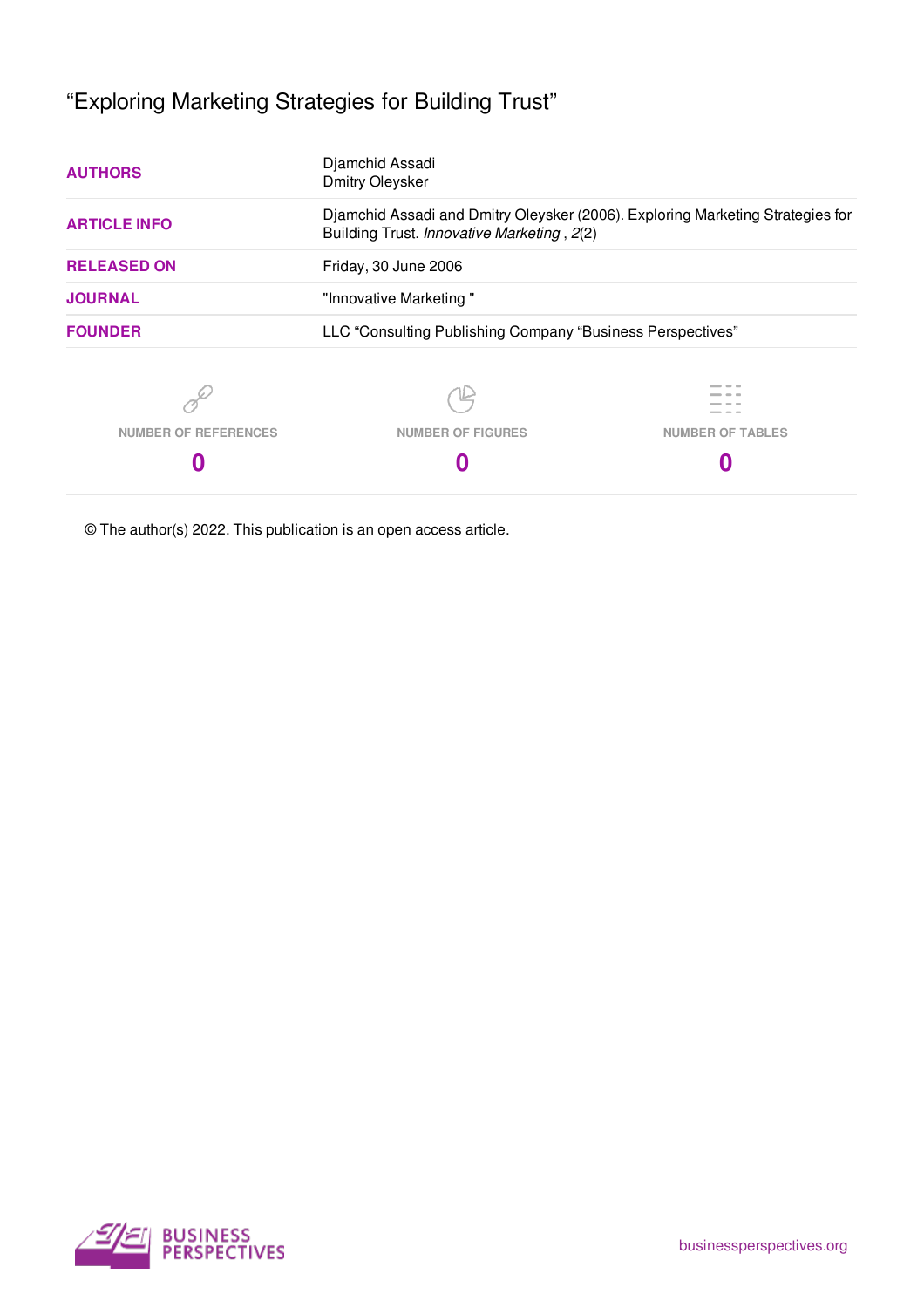## **EXPLORING MARKETING STRATEGIES FOR BUILDING TRUST**

#### Djamchid Assadi, Dmitry Oleysker

#### **Abstract**

The era of Internet and globalization immediately brings to mind the crucial role that trust, defined as perceptual belief that one party respects the intentions, actions, and integrity of another party plays in transactions, and conversely, how its absence can be a slowing factor in the growth of commerce.

Trust's importance as a major facilitator of transactions has led it to be widely analyzed and discussed in economic and business studies. The personality of the trusting party, competence and reputation of the trusted party, and finally the governance of the third parties such as legal, autoregulated or cultural institutions have been mentioned as major sources of trust.

While there appears to be widespread agreement about the importance of trust in transactions, much less is theoretically or practically done about the operating mode of building trust.

The purpose of the present research is to suggest actionable policies to build trust. By understanding how trust is generally built, marketers and business responsible managers can contribute to build trust in order to facilitate and thus accelerate transactions and exchanges that fall to them to manage.

The results of this inquiry can be practically applied to facilitate, accelerate, and simplify transactions between individuals. In other words, the findings should help to build trust in order to develop and do business with others. The ultimate objective is to help a seller actively build his counterparts' trust and confidence to better conclude transactions and deals.

#### **Introduction**

Internet and globalization show, once again the important role that trust plays in transactions and conversely how its absence can be a slowing factor in the growth of commerce. Because transactions engage the handover of value between actors, their success depends on actors' will to, or to not, honour their commitments.

Trust seems to be even more important in the virtual and cross-border markets which link people from foreign nations and different cultures who do not juxtapose each other. A customer must first believe that an online transaction will occur in a manner consistent with his expectations before concluding it (Liu, Marchewka, Ku, 2004).

On the Internet, even if visitors and buyers both grow, and activities such as searching become widespread, online buying still remains less commonplace (Sismeiro, Bucklin, 2004). The conversion rates of visit-to-purchase are less than 2% for approximately 70% of the commercial Web sites (Cooperstein, Delhagen, Aber, Levin, 1999). In 2000, nearly 75% of the Internet users browsed, researched, or compared products online, however, more than 65% of those shoppers never used the Internet to make an actual purchase (Sismeiro, Bucklin, 2004).

It is above all a lack of trust that has been claimed to be a major constraint hampering the development of online buying (Ba et al., 1999; Einwiller et al., 2000; Hoffman et al., 1999; Jarvenpaa and Tractinsky, 1999). Because with the distance and impersonal nature of online shopping, it is even more difficult for consumers to assess the trustworthiness of online stores (Fung and Lee, 1999). Consequently, trust in, and recognition of, the merchant by buyers was the most critical

 $\overline{a}$ 

 <sup>©</sup> Djamchid Assadi, Dmitry Oleysker, 2006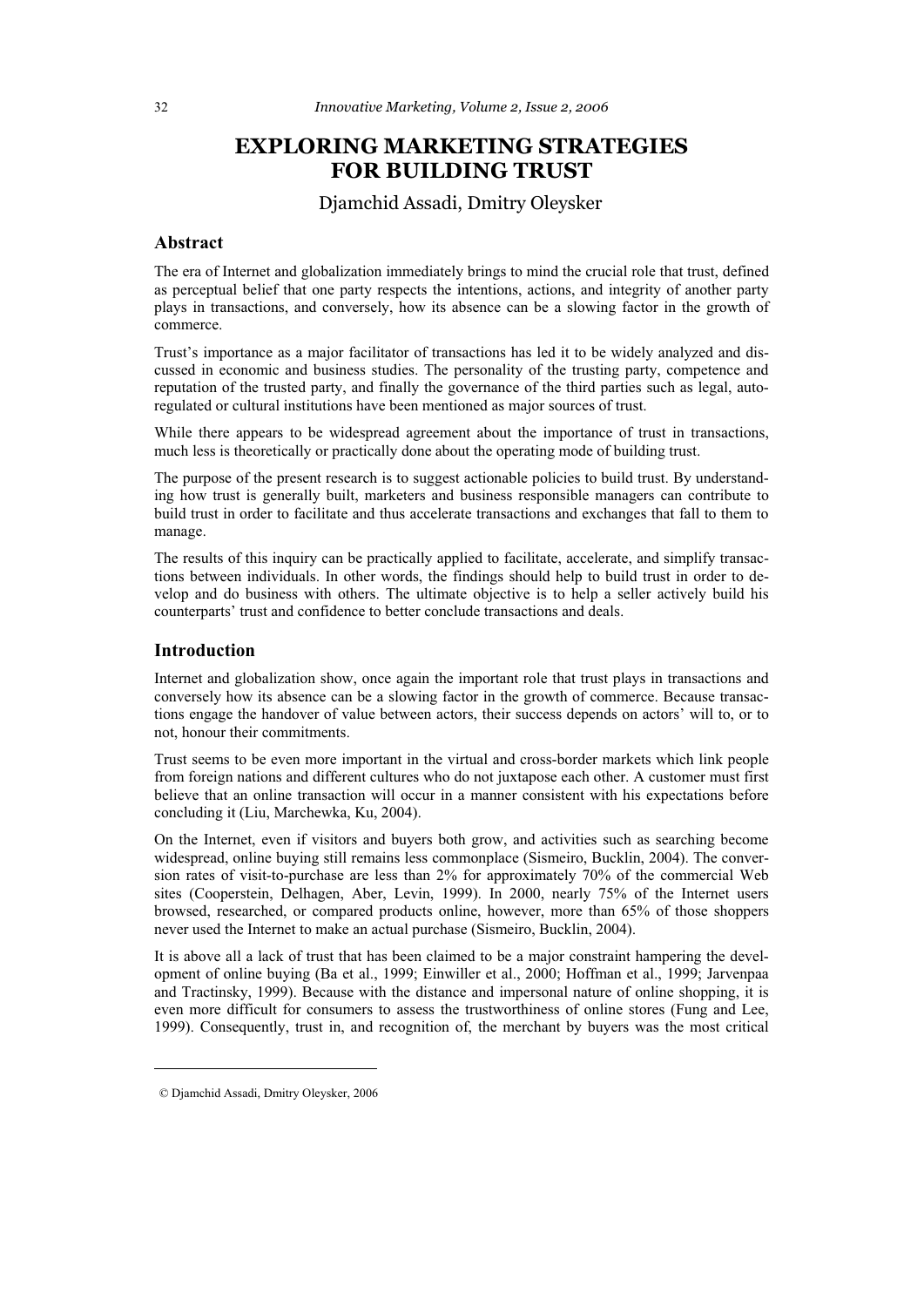factor in the selection of an online vendor (Lynch et al., 2001). This assumption receives empirical evidence from various surveys on attitudes toward electronic commerce which reveal great concerns about matters of privacy, security of monetary transactions, legal regulations, and proper delivery (BCG, 2000; NFO Interactive, 2001).

Trust insufficiency has been a daunting factor for online transactions in successive years. In 1999, the American internet users declared business with giving information about themselves or their families to people they didn't know, hackers getting the credit card information and anxiety about someone learning about their personal information, as the major concerns of (The Pew Internet  $\&$ American Life Project, 1999).

In online banking, for example, privacy violation and lack of confidentiality constitute the main concern of customers (Mukherjee and Nath, 2003).

About the end of 2004 (between October 15 and 20), about six out of ten consumers in the US (58%) said they might reduce their online shopping during the holiday season because of identity theft and other privacy concerns, up from 49% who expressed this view a year ago. Half of the 1,071 people surveyed planned to limit their holiday online shopping to some extent. 8% were so concerned that they don't plan to shop online at all, up two percentage points over the previous year (Truste, 2004).

Trust has also an influence on transactions in international markets, where it (and performance) in the relationships between suppliers and buyers is considered as determinant (Dyer, Chu, 2003).

If factors such as market failure, risk and asymmetric information negatively affect actors' commitment and willingness to engage in transactions, trust, on the contrary, allows them to manage the uncertainty associated with the interactions and jointly optimize the gains that will result from cooperative behaviour (Jones and George, 1998). Presence or absence of trust has a bearing on what we choose to do, and in many cases what we can do" (Dasgupta, 2000, p. 330).

It is easier to appreciate the value of trust if we consider a world devoid of trust. In such a world, actors have to spend a considerable amount of time to make sure that they could not be taken advantage of. They would not be able to resort to arbitration, because they would not trust third-party arbitrators sufficiently (Fukuyama, 1995, pp. 151-153). A lack of trust is a social tragedy because it prevents society from achieving outcomes in which everyone is better off (Klein, 2001).

As a major facilitator of the offline and online transactions, trust, regarded as perceptual belief that one party respects the intentions, actions, and integrity of another party, has been widely analyzed and discussed in economics and business-related literature. It is considered as one of the most valuable assets, which enable parties to exchange goods and engage in transactions and even as a crucial ingredient of a country's social capital. The more the social capital or trust is, the more productive the economy will be (The Economist, 2004). The social capital can be defined as the sum of "features of social organization, such as trust, norms and networks that can improve the efficiency of society by facilitating coordinated actions" (Putnam, 1993, p. 167), or the ability of people to work together for common purposes. (Fukuyama, p. 10, 2nd par).

Knack and Keefer (1997) measured the degree of trust in a sample of 29 countries using data from the World Values Survey and found out that trust is strongly positively correlated with GDP growth per capita (1980-1992) and with the ratio of investment to GDP. In other words, trust is higher in countries where a greater percentage of respondents suggest that most people can be trusted. A 10% increase in the measure of trust translates into an increase of 0.1% in economic growth. Some scholars even consider that the nation's well-being, as well as its ability to complete, is conditioned by a single, pervasive cultural characteristic: the level of trust inherent in the society (Fukuyama, p. 7, 2nd par).

While there appears to be widespread agreement about the importance of trust in economic and business-related transactions, much less is theoretically or practically done about the operating mode of building trust. Some scholars assert that trust is particularly treated as static in such fields as economics where equilibrium seeking is an underlying assumption and in social psychological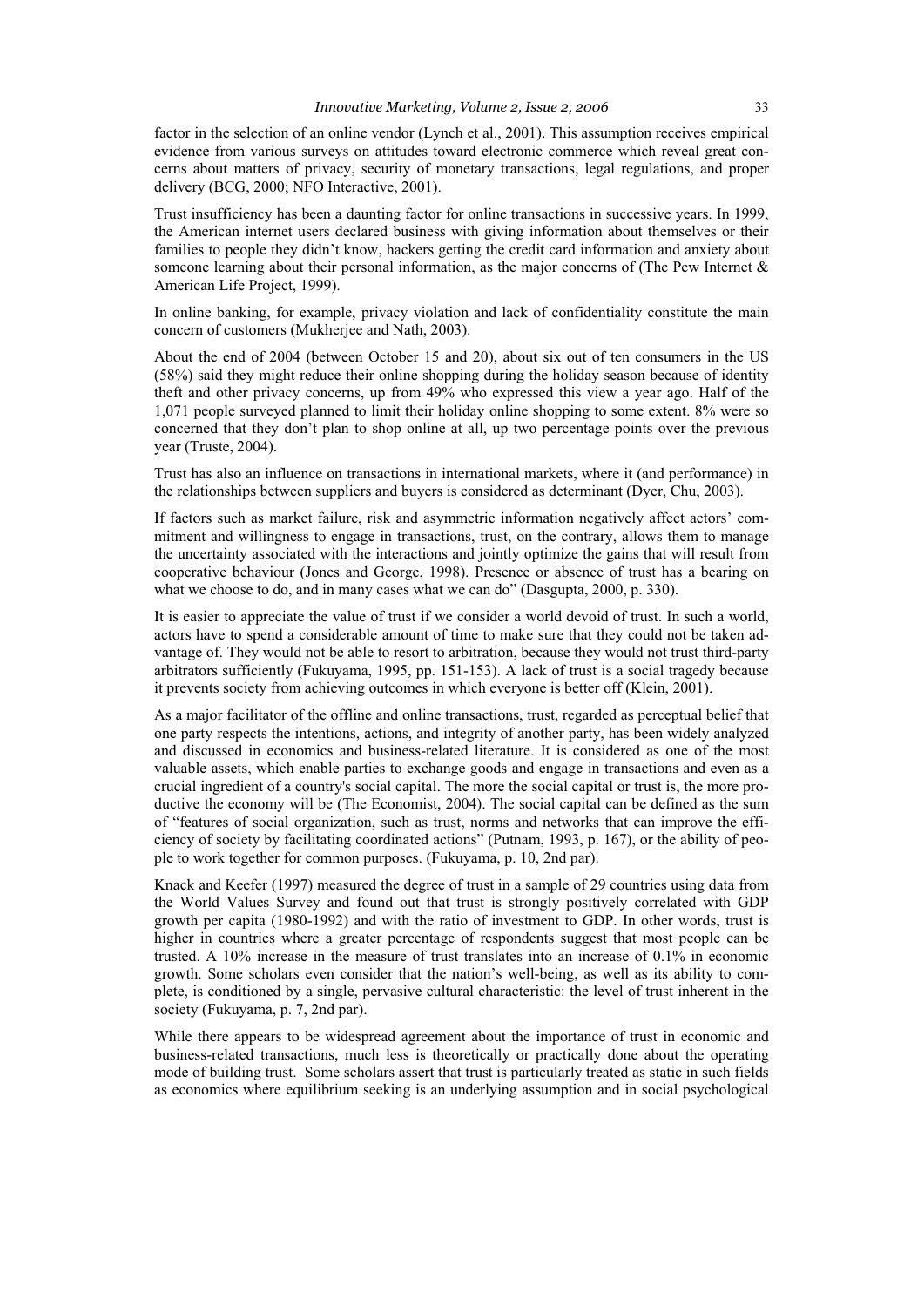laboratory research that has often focused on highly structured games such as the Prisoner's Dilemma game (Rousseau et al., 1998).

In other words, trust has been mainly treated in a motionless perspective, to identify its forms of manifestation and its impacts on transactions. While it is believed that the free enterprise system is founded on an impressive, complex array of techniques to supply assurance (Klein, 2001), little has been said about the strategies by which a party, mainly a seller, can build trust so that the other party, mainly buyer, accept to enter in a transactional relationship. This is a very important issue for marketing and business responsibles to be able to build trust in order to unfold and ultimately facilitate, simplify and accelerate transactions and exchanges with partners.

The ultimate objective of this paper is to suggest actionable policies to build trust by reviewing the literature of a broad range of literature that is considered to identify and analyze the different forms of manifestation of trust. In this respect, the marketing literature is a privileged form of analysis of the operating modes of trust-building. Theoretical insights gained from this research will have practical implications for the way marketers might build trust. By understanding how trust is generally built, marketers and business responsible managers can contribute to build trust in order to facilitate and accelerate transactions and exchanges.

Loyal to the practical objective of the paper, our approach of analysis is based on methodological individualism, which aims at explaining social phenomena such as the outcome of behaviours, decisions and intentional states that motivate individuals. This method of analysis seems to fit best with the inquiry of the paper that explores the conditions and circumstances under which an individual's propensity to trust increases. Still, methodological individualism does not involve a commitment to any particular intentional state, neither, should it be considered as an individualistic system of values (Stanford Encyclopedia of Philosophy). In sociology, John Elster considers methodological approach as trivially true because the elementary unit of social life is the individual human action and consequently to explain social institutions and social change, one should show how they arise as the result of the actions and interactions of individuals (Wikipedia, Methodological Individualism).

In Economics, methodological approach is popularized by the Austrian school and its criticism of the historical school. While history studies the particular case or event, praxeology, or the science of human action, as the methodology of Austrian economics, looks for the universal or essential in human action which, as such, is not tied down to a specific point in time or space.

The praxeology begins with the axiom that: human beings to act consciously to attain certain goals.

Consciousness and free will are axiomatic concepts that form the foundation of praxeology.

In Marketing, the ideas of the Austrian school of economists have been presented as embracing marketing and the marketing concept (Kirkpatrick, 1983).

In the following pages, we will begin the analysis of trust by exploring its etymological roots. Then, we will study successively its different sources and forms of manifestation. We will finally explore the marketing policies and techniques which might build trust.

#### *Origin and Forms of Trust – The Literature Review of Trust?*

Trade and exchange are believed to be at the origin of the word trust, which is supposed to have been first recorded around 12th century from *traust* probably of Nordic countries or possibly Scandinavian origin, meaning *help* and *confidence*. At this time, Scandinavia was highly engaged in trade along with other regions such as Holland and the north of Germany where sea trade was in its peak (Online Etymology Dictionary). *Trustee* then came into the picture by early 18th century as it was used to describe a "person who is responsible for the property of another" (Oxford English Dictionary, 2002); relatively, trust is also used in finance to assign a property (as money or securities), settled or held in trust. But in this paper, we employ trust as an interpersonal relation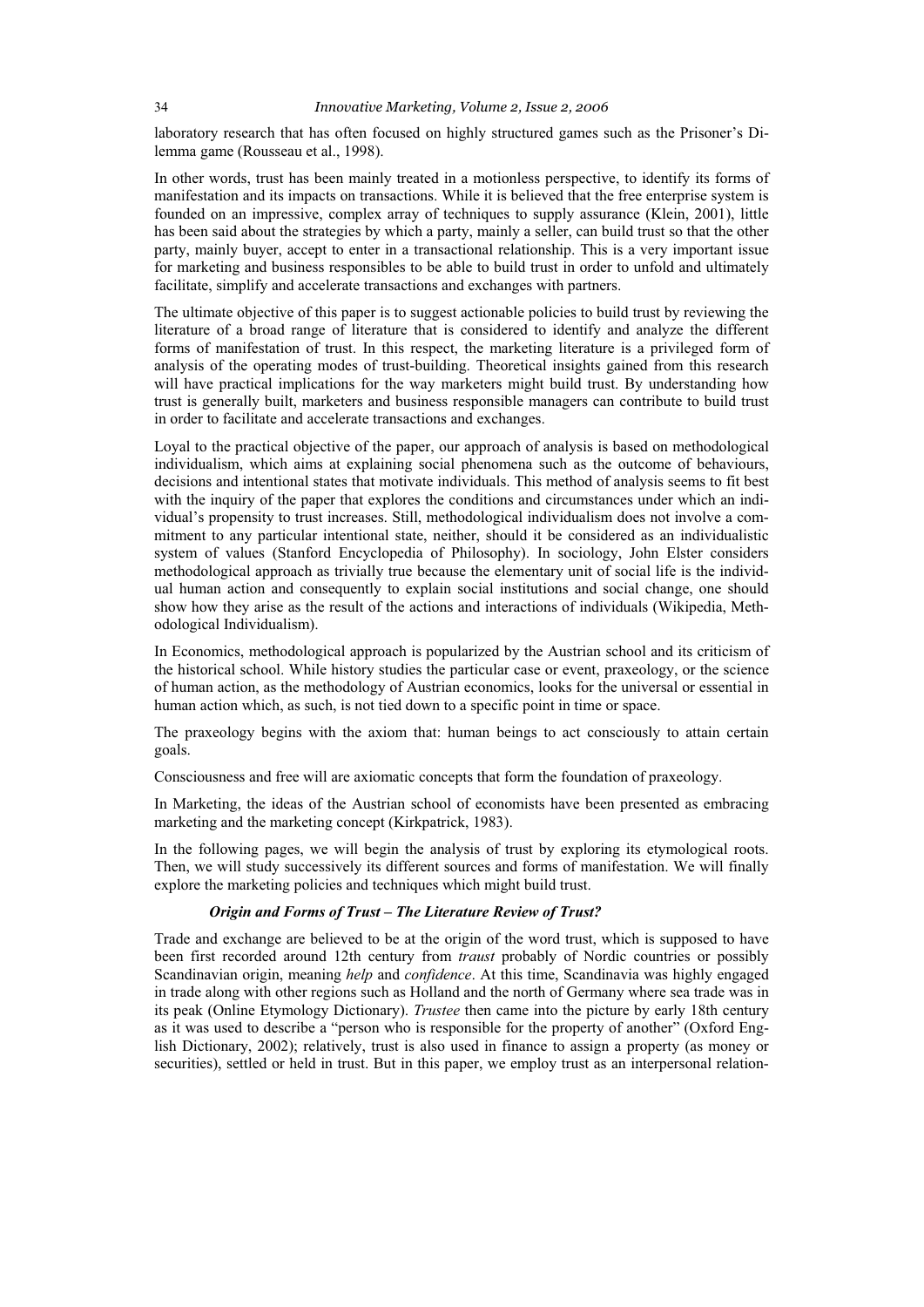ship, based on belief, impression or feeling of assurance, that no party will put or exploit the other's vulnerability.

The concept of trust, here, refers to a belief in the honesty, goodness or skill of a person, organization or a thing (Cambridge Advanced Learner's Dictionary), or reliance on the truth of a statement of a person or strength of something, without examination (Oxford English Dictionary, 2002). Confidence, often considered inadvertently as a synonym, is rather self-reflective and corresponds to a feeling or showing of adequacy and reliance on oneself and one's powers (The Merriam-Webster Dictionary).

The etymological concept of trust fits with that of "catallactic", which derives from a classical Greek word and means not only "to exchange" but also, says Hayek, "to receive into the community" and "to turn from enemy into friend" (Catallaxis).

Similarly in the business related literature, trust enables separate parties to join in a relational exchange. Rousseau and colleagues consider trust as psychological state comprising the intention to accept vulnerability based upon positive expectation of the intentions or behaviour of another (Rousseau et al., 1998, p. 395)<sup> $\cdot$ </sup>, while for Adler trust is the subjective probability with which an actor assesses that another actor or group of actors will perform a particular action, before the trusting party monitors such action (or independently of his or her capacity ever to be able to monitor it) occurring in a context which affects his or her own action (Adler, 2001, p. 217).

The review of the etymological roots of trust and the economic and business-related definitions, along with those which will be seen later, support the view that three different factors, or a combination of them, could explain the making of trust: the one who trusts, the other who inspires trust and an institutional context which confides the possibility of a reliable relationship between two parties. Specific disciplines tend to privilege some of this trilogy's elements, although trust, as a crossdisciplinary concept, incorporates ideas from economics, marketing, sociology, psychology, organization behaviour, strategy, information systems and decision sciences (Mukherjee and Nath, 2003).

Psychological literature stresses rather one's personality as source of trust. Within the field of business-related analysis, marketing puts considerable emphasis on the competence and reputation of the trustee, such as brand for example, to inspire trust for the prospects. In this regard, companies might invest heavily in brands to demonstrate trustworthiness (Samuelson, Nordhaus, 2001). Some economic and contract-based theories consider that trust can be built under the governance of the complying third parties which regulate the relations between the agents of exchange and conduct them to respect their promises and engagements.

The above typology corresponds approximately to typologies suggested by different authors.

Zucker (1986) made a similar distinction between different modes of trust production, by identifying personal characteristics, institutions and the process of relationships as sources of trust. McKnight and Chervany (2000) also identify three underlying dimensions that lead to trust and the willingness to depend on the others: a person's *disposition to trust*, *institution* which provide the needed conditions for a successful outcome in an effort, and trusting *beliefs*, relative to the other party with reliable traits such as competence, benevolence, integrity, and predictability. Adler has also distinguished tripartite sources of trust: Familiarity through repeated interaction, assessment of vulnerability and trustworthy values and norms (Adler, 2001, p. 217)<sup>2</sup>.

In this paper, we depart from a definition of trust, similar of those previously quoted: the perception that an exchange partner will fulfil his transactional obligations in situations characterized by possibility of risk, uncertainty and in particular opportunism. We also adopt the tripartite model of the sources of trust; however we give an equal importance to the personality of the trusting party, ex-ante perception prior to any relationship, which is rather underestimated in the previous analy-

 $\overline{a}$ 

<sup>&</sup>lt;sup>1</sup> Academy of Management Review 1998, Vol. 23.

<sup>&</sup>lt;sup>2</sup> Adler Paul S. (2001), Market, Hierarchy, and trust: The Knowledge Economy and the Future of Capitalism, Organization Science, Vol. 12, No. 2, March-April.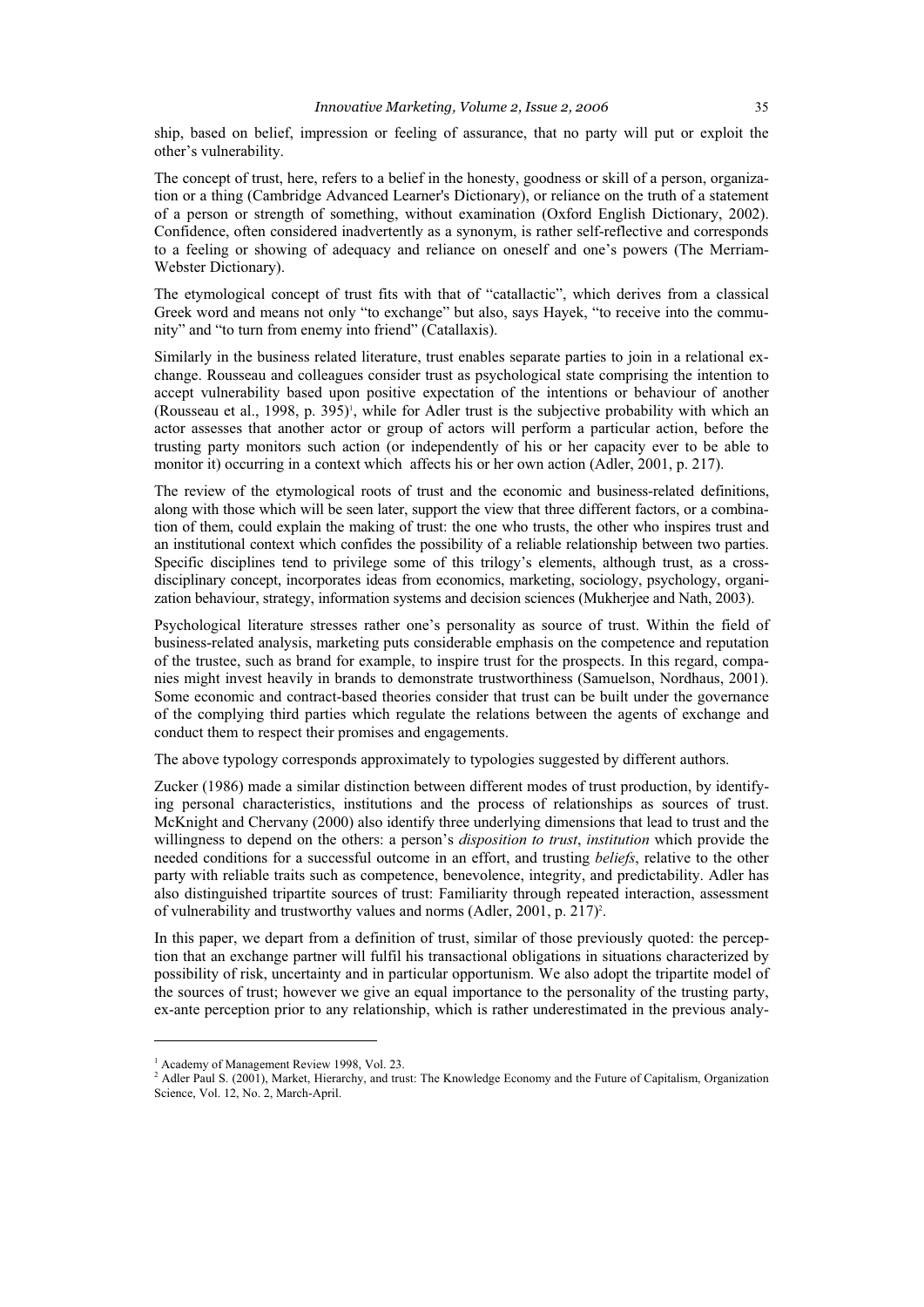#### 36 *Innovative Marketing, Volume 2, Issue 2, 2006*

sis. Our analysis goes finally beyond the description of the sources of trust, to focus mainly on the practical aspects of trust generation: how a party, a seller noticeably, can build practically trust so that the other party accepts to enter in a transactional relationship? For the operating and practical analysis of the paper, the marketing literature will be referred to considerably.

#### **1. Trustor as the Source of Trust**

Trust might reside in trustor's personality and collaborative attitude, based on his/her early set of experiences. As a trait of personality, trust differs considerably from one person to another. The psychological personality-based trust is then prior to relationship and depends on an individual general inclination or willingness to collaborate and exchange without complete or prior knowledge about others.

Freudian ego psychologist Erik H. Erikson (1902-1994) identifies the first stage (between 0-1 year, infancy or the oral-sensory stage), in his 8-stage model, as the stage of psychosocial development of trust. At this early stage of personality development, trust is the basis of relationship. Through the parents' responses, the newborn learns to trust people as reliable and loving, if the parents' (and especially mother's) responses are inadequate, then, the infant develop mistrust and will be apprehensive and suspicious about people. In any case since no one can meet all a baby's needs all the time; the newborn also learns to "mistrust". Mistrust enables one to recognize and respond appropriately to people who are untrustworthy and is a barrier sometimes against being hurt.

Both kinds of learning, trust and mistrust are crucial in later encountering other people. If the proper balance is well achieved at this stage then the child will develop the virtue of hope, believing that, even when things are not going well they will work well in the end. Later, it becomes to be a sense that the world is predictable and trustworthy. Otherwise the infant may develop maladaptations and malignancies, endangering his/her future stages of psychosocial development (composed of autonomy vs. shame and doubt, initiative vs. guilt, industry vs. inferiority, egoidentity vs. role-confusion, intimacy vs. isolation, generativity vs. self-absorption, integrity vs. despair) (Erikson, 1954).

Other researchers also stress on the idea of pre-disposed psychological determinants, mainly personality and attitude, to explain people's propensity of trust (Scheier and Carver, 1992; Gleitman, 1995; Olson and Suls, 1998). A personality which is keen on trust gets easily ready for transactions irrespective of the ability to monitor or control, and the willingness to be vulnerable to the actions of another party, expecting that (s)he will perform the promised action (Mayer, Davis and Schoorman, 1995). State of attitude can make people confident or not. Extravert, agreeable, openminded people trust more, while neurotic people trust less.

Focused on the outside world, sociable or fearless, extravert people like to be in other people's company and trust them more. As a general rule, people with level of agreeableness and positive beliefs towards others' values and convictions, are also more trustful. Pre-disposed psychological characteristics do not always favour trust. Neurotics, distinguished by emotional instability, pessimism and low self-esteem, often perceive that their positions in transaction processes, as unfavourable and negative and consequently are reluctant to trust (Scheier and Carver, 1992; Gleitman, 1995).

Thus, the psychological predisposition can lead to both trust and mistrust. "If I have a learned disposition to be optimistic about others, I will take risks on people fairly readily and I will therefore soon learn who is and who is not likely to be trustworthy. If my disposition is to be pessimistic, I will take far fewer risks and I will therefore learn much less about who is and who is not trustworthy" (Encyclopaedia of Ethics).

Consequently (mis)trust is cognitive, it is in the family of the terms knowledge and belief, and is formed because the one party thinks that the other party is (un)trustworthy.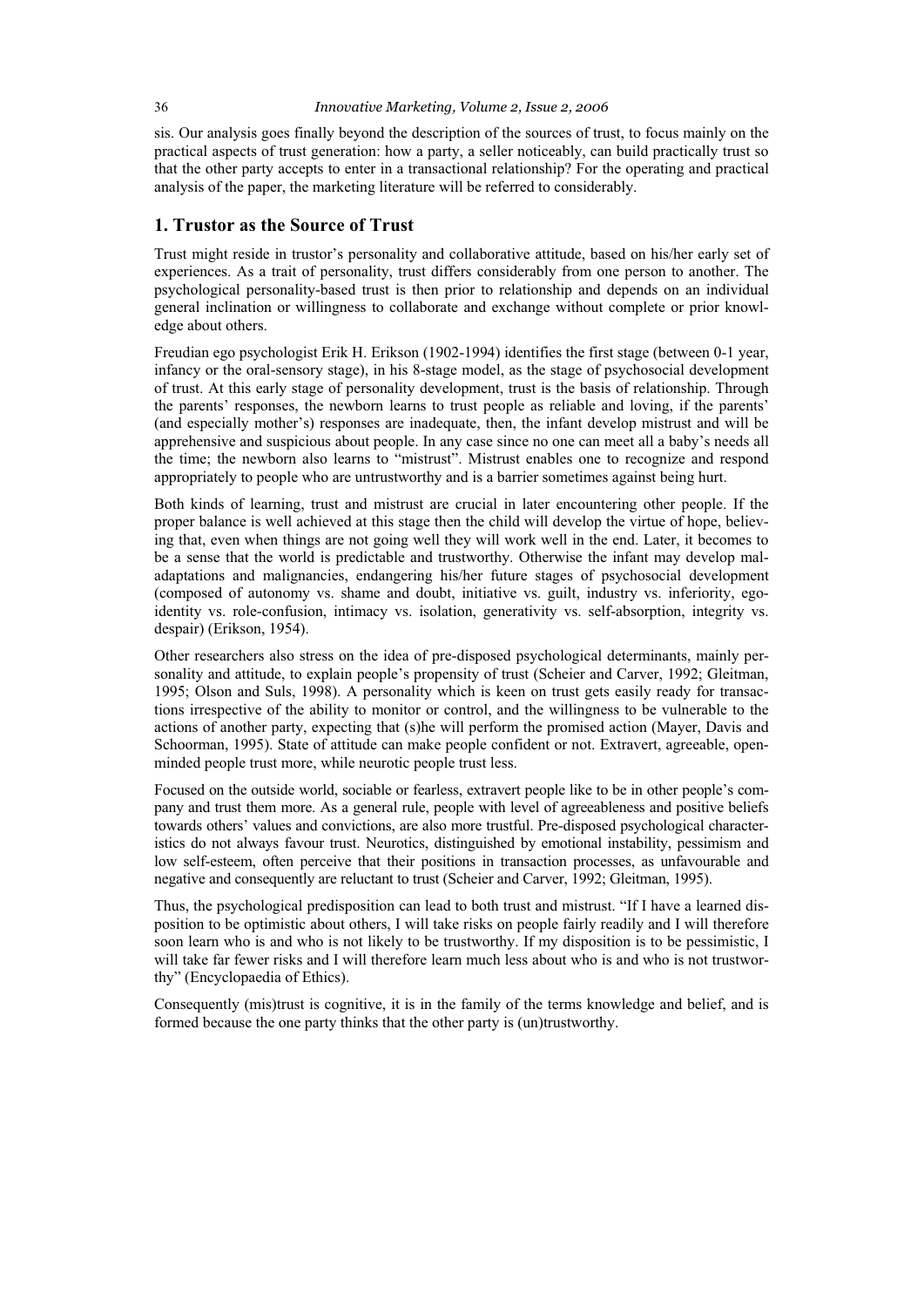#### *1.1. Marketing Strategies for Relating to the Personality-Based Trust*

To establish relationships with prospects and customers whose personality and/or attitude is positive, open, and with propensity of entering into transactions, the marketing strategists should first of all, find and then target them. This leads to segmentation and process of directing marketing efforts at the extravert, agreeable, open-minded people who trust and get easily ready for transactions.

Market segmentation is the process in marketing of dividing a market into smaller subgroups (called 'segments'), believed to be homogeneous within those groups, and because of this intragroup similarity, they are likely to respond in a predictable manner to given marketing stimuli. There are different variables used for segmenting a market, of which the psychographic variables related to personality traits, attitudes, values, interests, or lifestyles might be of great interest to this level of our study. Psychographic variables can distinguish for example customers who are risktakers from risk-avoiders. In online banking, for example, where the bank and the customer are physically separated, contingencies hard to predict, relationships difficult to monitor, and cyberlaws often absent, the risk perceptions of customers affect the level of trust and consequently the readiness to trade (Mukherjee and Nath, 2003). The psychological predisposition is also considered as a determinant of segmentation in the process of new product adoption. Early adopters are psychologically open to the new products.

Attitudes and values are attached to mental categories. The former focuses on objects, people or institutions, while the latter stress on concepts. Attitude, defined as a mental predisposition to act, by evaluating a particular entity with some degree of favour or disfavour, can equally be employed, as a segmentation variable, to target trust-oriented people.

That is, attitudes are influenced by personal experience and other sources of information and personality affect both the receptivity and the speed with which attitudes are likely to be treated.

For marketers who are fortunate enough to be market leaders and to enjoy a significant amount of customer goodwill and loyalty, the overriding goal is to fortify the existing positive attitudes of customers so that they will not succumb to competitors' special offers and other inducements designed to win them over.

If a consumer segment generally holds a positive attitude toward owning the latest personal communications devices, then their attitudes toward new electronic devices are likely to reflect that orientation. Similarly, if a segment of consumers has a positive attitude toward being "in fashion," then their attitudes towards high-fashion clothing are likely to reflect this view-point. Thus, by knowing target consumers' attitudes, marketers can better anticipate their values, lifestyle, or outlook and can reflect these characteristics in their ads and direct-marketing efforts (Schiffman, Kanuk, 1999).

Another psychographic variable which can be used to target trust oriented people is composed of Values and Lifestyles. This method constitutes a way of segmenting consumers according to "self-orientation", into mutually exclusive groups.

The main dimensions of the VALS segmentation framework are **primary motivations** (the horizontal dimension) and **resources** (the vertical dimension) (www.sric-bi.com). The main three motivations are ideas, achievement and self-expression, which encourage consumers respectively by abstract criteria and principles, consumption of products and services that demonstrate success to peers, and desire for social or physical activity, variety and risk taking.

The second dimension, that of resources for consuming goods and services, extends beyond age, income, and education, and engulfs personality traits such as, energy, self-confidence and vanity, along with key demographics. Different levels of resources enhance or constrain a person's expression of his or her primary motivation.

The "self-orientation" reinforces, sustains, and modifies the social identity and determines what in particular about the self or the world is the vital centre that governs people's activities in life. The VALS system segments consumers according to three self-orientations: principle, status, and action (www.aranet.com).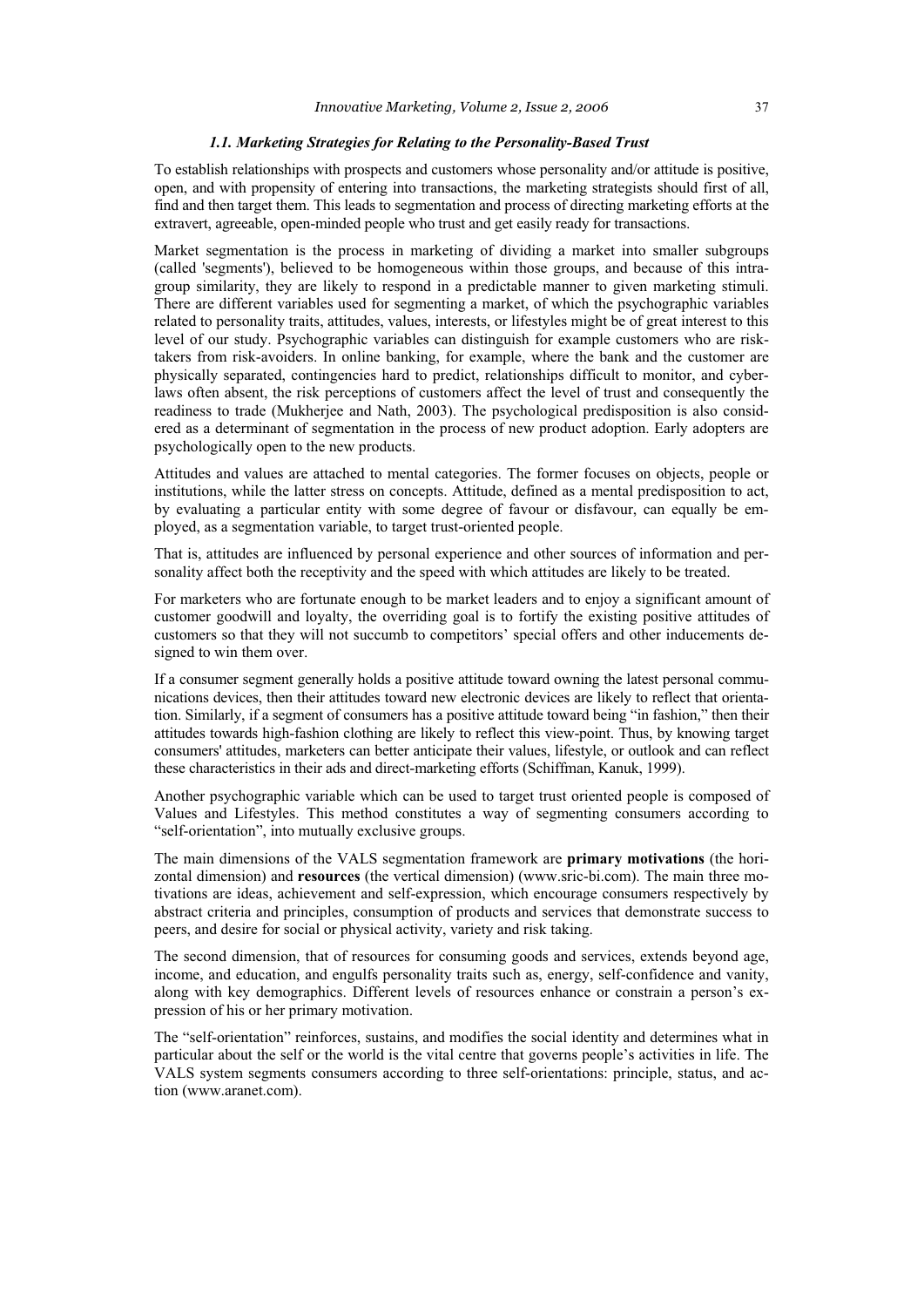#### 38 *Innovative Marketing, Volume 2, Issue 2, 2006*

**Principle orientation:** The principle orientation is grounded in the realm of ideas, knowledge, and ideals. For some people, this orientation is manifest in intellectual curiosity, aesthetic interests, or a quiet philosophical searching. For others it is manifest in adherence to a personal or a social whether religious conviction, moral or ethical system, or social norm code of conduct. In either case, the tendency is to base decisions on abstract, idealized criteria such as quality, integrity, and tradition rather than on feelings, experience, or a desire for social approval. Actions are meaningful to principle-oriented people to the extent that they are shaped by, reflect, or move toward greater understanding or belief (www.aranet.com).

**Status orientation:** In the status orientation, people strive for a clear position, conferred by a valued social group and base their choices on the expected reactions, concerns, desires, and abilities of people in the groups to which they belong or aspire to belong. Their focus is often on collective activities, such as work and family life, and on positive evaluation and achievement, which imply shared ideas of excellence or ethics and a reciprocal willingness to accommodate oneself to the judgments of others. These consumers make choices that they hope will enhance their position or facilitate their recognition and acceptance by their own group or another more desirable group (www.aranet.com).

**Action orientation:** The action orientation is grounded in an emotional attachment to experience and a resistance to social controls that risk ruling out the experimentation and self-reliance. Actions are valued for their impact on the physical world, for the pleasure or excitement associated with them, or for their effect on others. The life organization implied by this orientation tends to be a jumble of enthusiastically embraced projects and activities. Action-oriented consumers take events at face value as separate experiments about the self or the world, rather than regarding them as part of a larger plan or purpose.

They make choices that promise adventure, exploration, risk, and discovery (www.aranet.com).

Eight different segments come to existence from the intersection of primary motivations and resources.



Source: SRI Consulting Business Intelligence (SRIC-BI); www.sric-bi.com/VALS.

Fig.1. The VALS Segments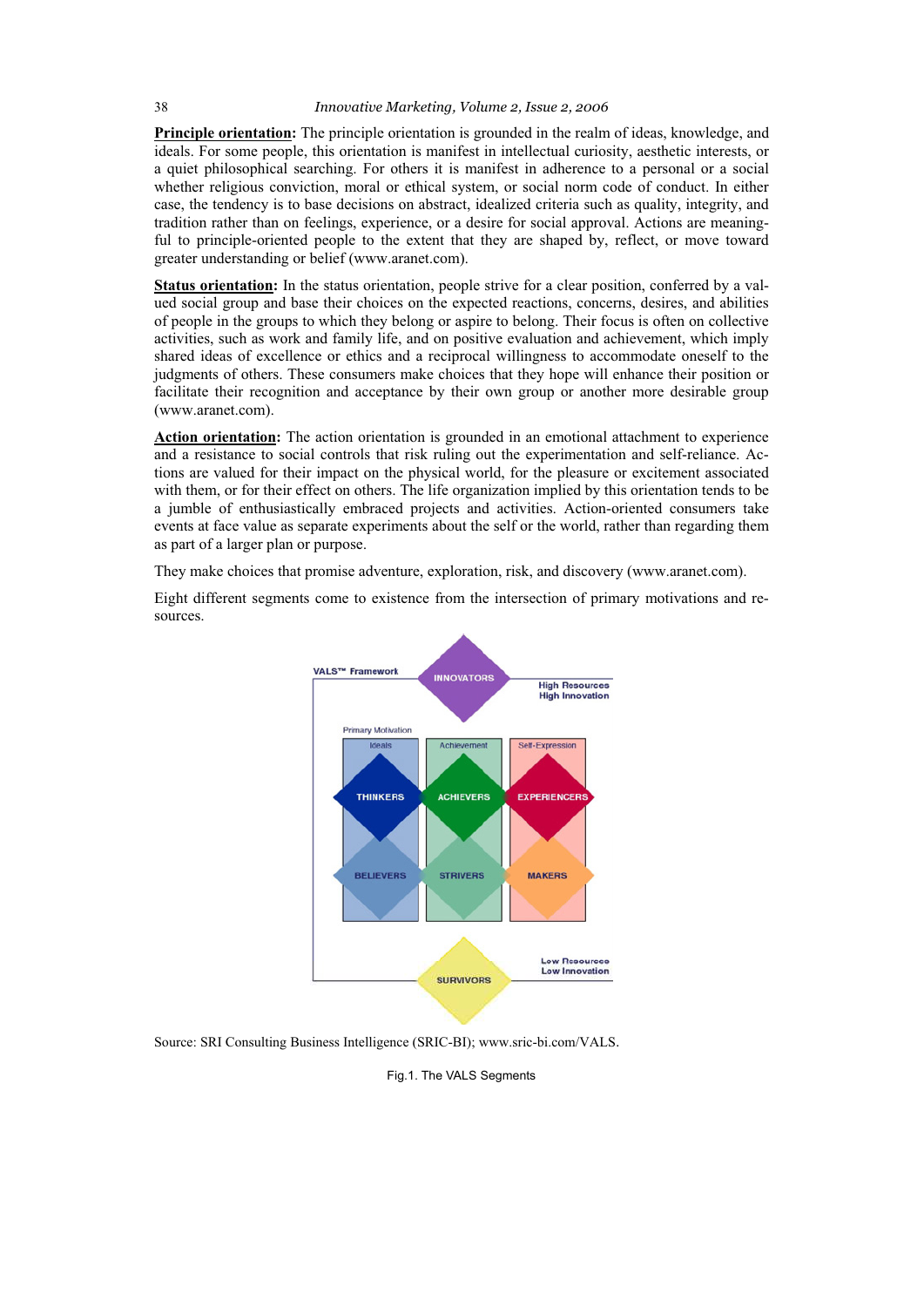#### *Innovative Marketing, Volume 2, Issue 2, 2006* 39

In 1978 the Stanford Research Institute researched and founded Values and Life-styles (VALS). It is one of the first consumer segmentation systems based on psychographics. It measures attitudes and life-style characteristics (www.simplyselling.com).

#### *Innovators (formerly Actualizers)*

Innovators are successful, sophisticated, take-charge people with high self-esteem and abundant resources. Because they have such abundant resources, they exhibit all three primary motivations in varying degrees. They are change leaders and are the most receptive to new ideas and technologies. Innovators are very active consumers, and their purchases reflect cultivated tastes for upscale, niche products and services.

Image is important to Innovators, not as evidence of status or power but as an expression of their taste, independence, and personality. Innovators are among the established and emerging leaders in business and government, yet they continue to seek challenges. Their lives are characterized by variety. Their possessions and recreation reflect a cultivated taste for the finer things in life (www.sric-bi.com).

Actualizers are among the established and emerging leaders in business and government, yet they continue to seek challenges. They have a wide range of interests, are concerned with social issues, and are open to change. Their lives are characterized by richness and diversity. Their possessions and recreation reflect a cultivated taste for the finer things in life. They are more likely to have: Membership in Arts Association, Visited Art Museum in Past Year, Own Elect. Expresso/Capuccino Maker, Foreign Travel in Past 3 years , Cruise Ship Vacation in Past 3 Years, Own Import/Foreign Car, Play Golf, Own Personal Computer at Home. These are the ultimate in Carriage Trade buyers. Referrals are very important (www.simplyselling.com).

#### *Thinkers (formerly Fulfilleds)*

Thinkers are motivated by ideals. They are mature, satisfied, comfortable and reflective people who value order, knowledge, and responsibility. They tend to be well educated and actively seek out information in the decision-making process. They are well-informed about world and national events and are alert to opportunities to broaden their knowledge.

Thinkers have a moderate respect for the status quo institutions of authority and social decorum, but are open to consider new ideas. Although their incomes allow them many choices, Thinkers are conservative, practical consumers; they look for durability, functionality, and value in the products they buy (www.sric-bi.com).

Fulfilleds are well educated and in (or recently retired from) professional occupations. Content with their career, families, and station in life, their leisure activities tend to centre on the home. Fulfilleds tend to base their decisions on firmly held principles and consequently appear calm and self-assured. While their incomes allow them many choices, they are more likely to: Have a Swimming Pool/In Ground, Membership in Church Board, Stayed in Ski Resort in Last 12 months, Belong to a Book Club, Own Backpacking Equipment, and Foreign Travel in Last 3 years. These are generally older clients. They make good clients, repeat clients. They expect good value for their money (www.simplyselling.com).

#### *Achievers*

Motivated by the desire for achievement, Achievers have goal-oriented lifestyles and a deep commitment to work and family. Their social lives reflect this focus and are structured around family, their place of worship, and work. Achievers live conventional lives, are politically conservative, and respect authority and the status quo. They value consensus, predictability, and stability over risk, intimacy, and self-discovery.

With many wants and needs, Achievers are active in the consumer marketplace. Image is important to Achievers; they favour established, prestige products and services that demonstrate success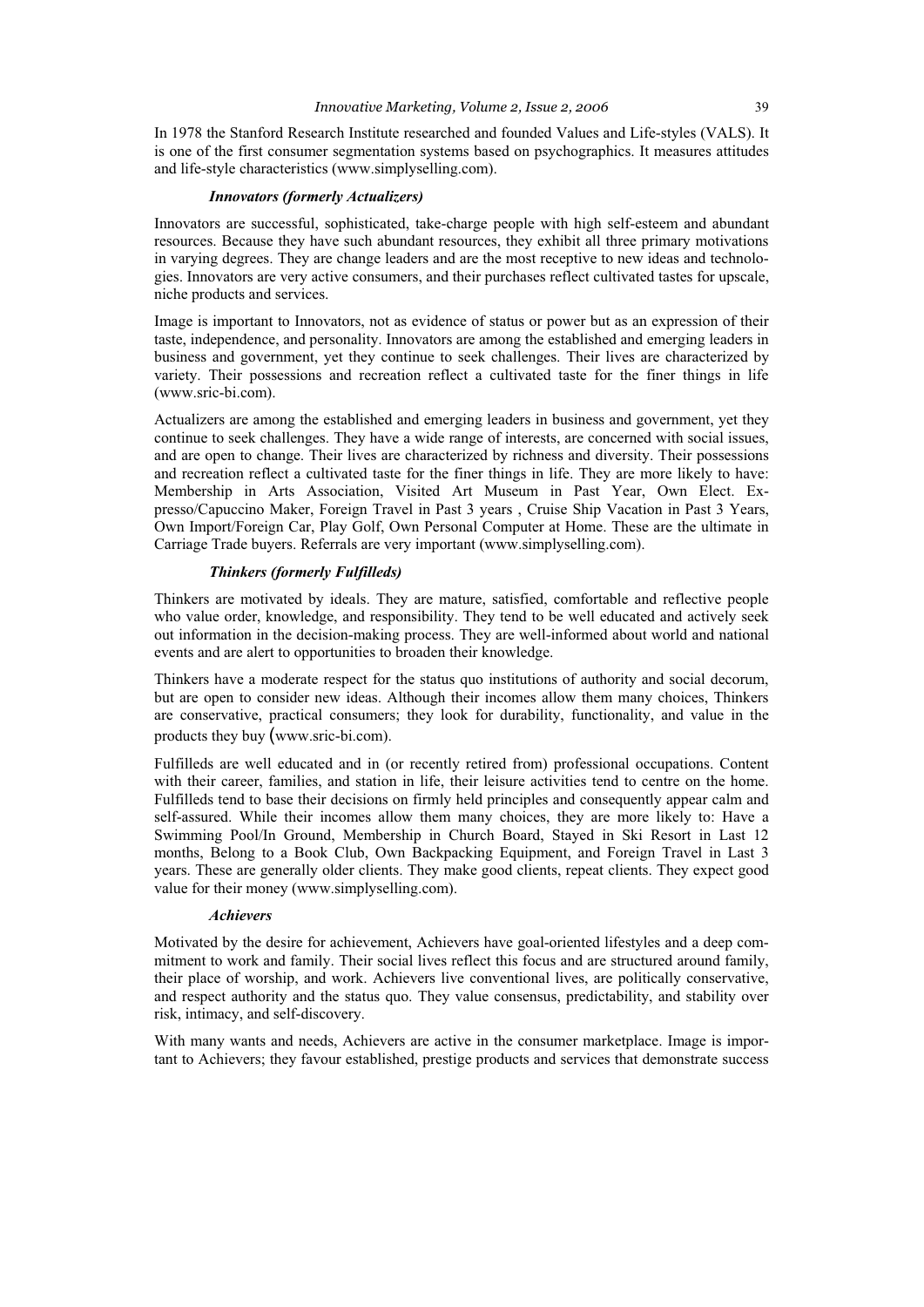to their peers. Because of their busy lives, they are often interested in a variety of time-saving devices (http://www.sric-bi.com).

Achievers are successful career and work-oriented people who like to, and generally do, feel in control of their lives. Work provides them with a sense of duty, material rewards, and prestige. They are more likely to: Have Sun/Moon Roof in Car, Own Video Camera. These are the middle and upper middle income clients (www.simplyselling.com).

#### *Experiencers*

Experiencers are motivated by self-expression. As young, enthusiastic, and impulsive consumers, Experiencers quickly become enthusiastic about new possibilities but are equally quick to cool. They seek variety and excitement, savouring the new, the offbeat, and the risky. Their energy finds an outlet in exercise, sports, outdoor recreation, and social activities.

Experiencers are avid consumers and spend a comparatively high proportion of their income on fashion, entertainment, and socializing. Their purchases reflect the emphasis they place on looking good and having "cool" stuff (www.sric-bi.com).

Experiencers are young, vital, enthusiastic, impulsive and rebellious. They seek variety and excitement, savouring the new, the offbeat, and the risky. Still in the process of formulating life values and patterns of behaviour, they quickly become enthusiastic about new possibilities but are equally quick to cool. At this stage in their lives, they are politically uncommitted, uninformed, and highly ambivalent about what they believe. Experiencers combine an abstract disdain for conformity with an outsider's awe of others' wealth, prestige, and power. Their energy finds an outlet in exercise, sports, outdoor recreation and social activities. Experiencers are avid consumers and spend much of their income on clothing, fast food, music, movies, and video. They are more likely to: Play Pool 10 Days in Past Year, Attend Rock/Pop Concert in Past Year, Own Weight Training Equipment. Many Seniors fall into this category. Also young adults. Usually not our best clients, they spend their money on other things, CD's, sporting goods, movies, etc. (www.simplyselling.com).

#### *Believers*

Like Thinkers, Believers are motivated by ideals. They are conservative, conventional people with concrete beliefs based on traditional, established codes: family, religion, community, and the nation. Many Believers express moral codes that are deeply rooted and literally interpreted. They follow established routines, organized in large part around home, family, community, and social or religious organizations to which they belong.

As consumers, Believers are predictable; they choose familiar products and established brands. They favour American products and are generally loyal customers (www.sric-bi.com). Their income, education, and energy are modest but sufficient to meet their needs. These people could be your clients on some of your low end products. They like nice things, but can't always afford it. They are good people that love their families, just don't have the money needed to buy what they want (www.simplyselling.com).

#### *Strivers*

Strivers are trendy and fun loving. Because they are motivated by achievement, Strivers are concerned about the opinions and approval of others. Money defines success for Strivers, who don't have enough of it to meet their desires. They favour stylish products that emulate the purchases of people with greater material wealth. Many see themselves as having a job rather than a career, and<br>a lack of skills and focus often prevents them from moving ahead. a lack of skills and focus often prevents them from moving ahead. Strivers are active consumers because shopping is both a social activity and an opportunity to demonstrate to peers their ability to buy. As consumers, they are as impulsive as their financial circumstance will allow (www.sric-bi.com).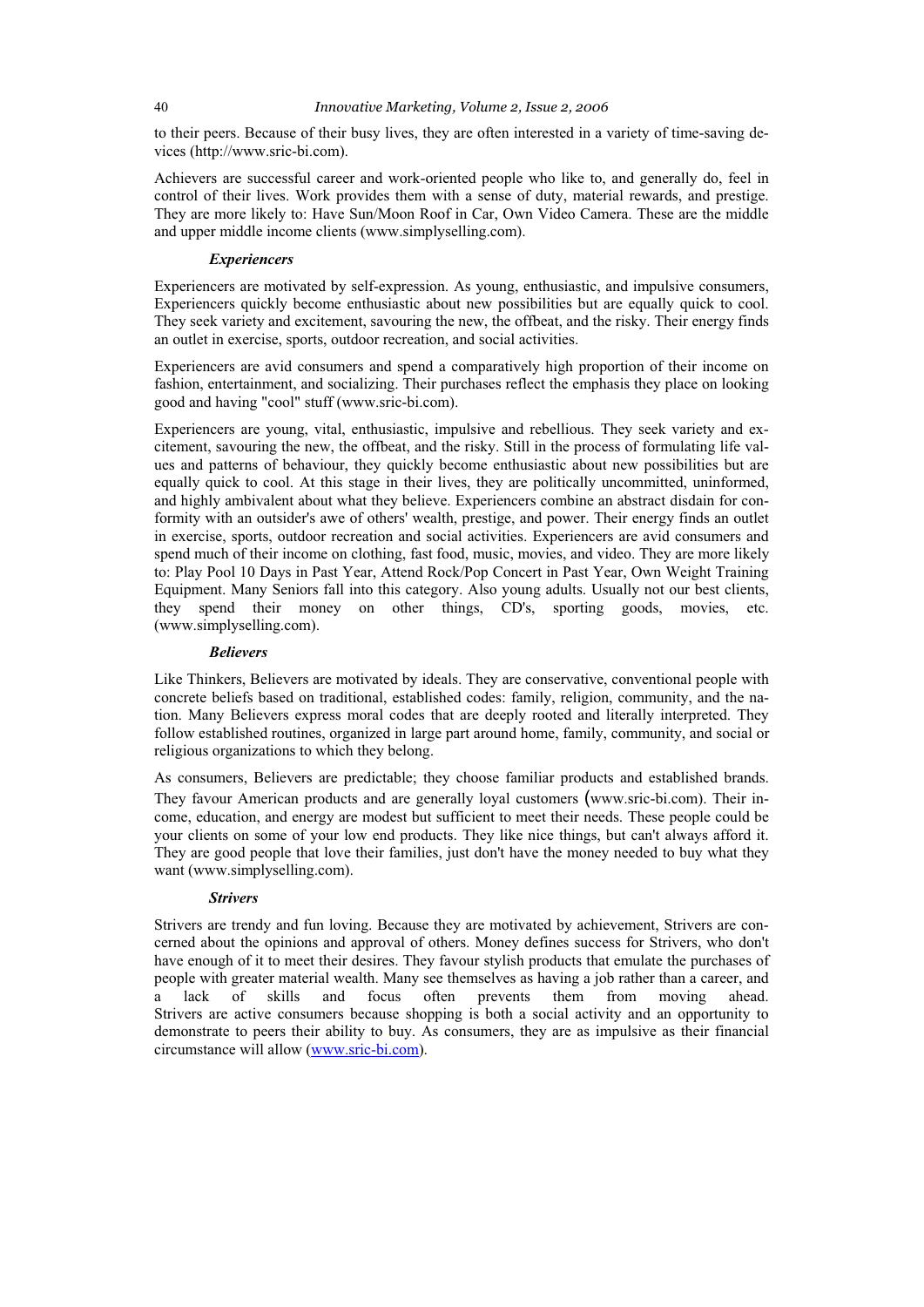Strivers seek motivation, self-definition, and approval from the world around them. They are striving to find a secure place in life. Unsure of themselves and low on economic, social and psychological resources, Strivers are impulsive and easily bored. Many of them seek to be stylish. They emulate those who own more impressive possessions, but what they wish to obtain is often beyond their reach (www.simplyselling.com).

#### *Makers*

Like Experiencers, Makers are motivated by self-expression. They express themselves and experience the world by working on it – building a house, raising children, fixing a car, or canning vegetables – and have enough skill and energy to carry out their projects successfully. Makers are practical people who have constructive skills and value self-sufficiency. They live within a traditional context of family, practical work, and physical recreation and have little interest in what lies outside that context.

Makers are suspicious of new ideas and large institutions such as big business. They are respectful of government authority and organized labour, but resentful of government intrusion on individual rights. They are unimpressed by material possessions other than those with a practical or functional purpose. Because they prefer value to luxury, they buy basic products (www.sric-bi.com).

Makers live within a traditional context of family, practical work, and physical recreation and have little interest in what lies outside that context. They are unimpressed by material possessions other than those with a practical or functional purpose (such as tools, utility vehicles and fishing equipment) (www.simplyselling.com).

#### *Survivors (formerly Strugglers)*

Survivors live narrowly focused lives. With few resources with which to cope, they often believe that the world is changing too quickly. They are comfortable with the familiar and are primarily concerned with safety and security. Because they must focus on meeting needs rather than fulfilling desires, Survivors do not show a strong primary motivation. Survivors are cautious consumers. They represent a very modest market for most products and services. They are loyal to favourite brands, especially if they can purchase them at a discount (www.sric-bi.com).

Struggler lives are constricted. Chronically poor, ill-educated, low-skilled, without strong social bonds, elderly and concerned about their health, they are often resigned and passive. Because they are limited by the need to meet the urgent needs of the present moment, they do not show a strong self-orientation. Their chief concerns are for security and safety (www.simplyselling.com).

### **2. Trustee as the Source of Trust**

Trust can emerge not only from trusting party's personality, as we have seen, but also from a perception of partner's competence, dedication, benevolence, honesty, and available means, resistance to outside shocks and absence or limitation of opportunism. Here the counterpart is believed to behave in accordance with prior commitments and avoidance to take excessive advantage of an exchange partner even if the opportunity manifests.

Scholars have attributed different sources to counterpart-based trust. Rational reasons are distinguished more or less from those, based on affect (McAllister, 1995), such as friendship, love, habitual behaviour, loyalty, care, warmth, empathy for the other party (Organ and Konovsky, 1988; Luhman, 1979; Nooteboom 1996), emotion (Lewis and Weigert, 1985), kinship (Ouchi, 1980) or similarity (Hellreigel, Slocum and Woodman, 1992; Gulati, 1995; Burt, 1992).

Although it has been argued that cognition and emotion are separable and partially independent (Zajonc, 1980), today's cognitive theories hold that cognitive processes are relevant for the occurrence of emotion. In our analysis, we do not make distinction between rational or emotional reasons of trusting. In both cases, the partner is perceived rationally or affectively as reliable. We put rather emphasis on sources of trust and processes by which a party believes in the trust that the other party inspires.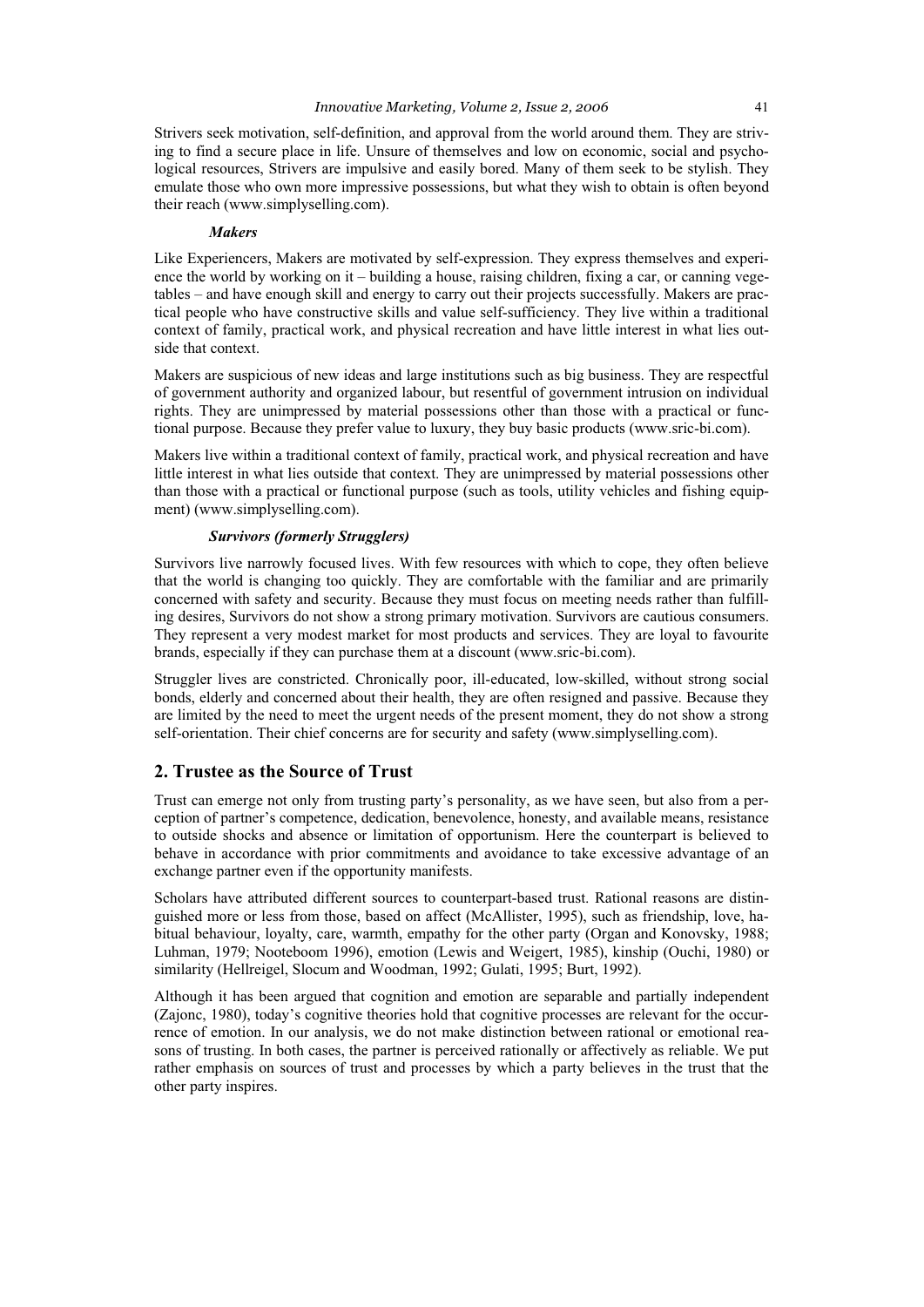Sitkin and Roth (1993) considered ability as an essential element for inspiring trust. An expert partner (with relevant skill, ability, or knowledge), is generally perceived as being more trustworthy than a non-expert (Brainov & Sandholm, 1999; Peters, Covello, & McCallum, 1997). Similarly, once convinced that a brand is able to solve his or her problem, a customer may be willing to rely to that brand.

In a trust-inspiring partner approach, as in a trusting person's personality one, trust has a cognitive basis: knowledge, impression or inference that the partner has the ability and intention to perform according to expectations, and to refrain from opportunistic behaviour.

This knowledge may be based on partner's reputation or relational experience, as a consumer may find out about a brand's competence through direct usage or word-of-mouth communication. 'Relational signaling' (Lindenberg, 2000), a special type of relational experience, means the observation of actions and expressions, aimed not only at the observer, but also at others, as when the latter can infer something from the way a partner treats his colleagues and employees.

#### *2.1. Relational Experience as a Source of Trust*

Trust acquired by relations is seldom spontaneous. It is often progressive, adaptive and evolves in a slow process, starting with minor transactions in which little trust is required because little risk is involved and in which partners can prove their trustworthiness, and consequently expand their relation and engage in major transactions (Shapiro 1987, p. 625).

The earliest stage in a relationship is that of acquaintance because expectations can not be founded in the complete unknown (Luhman, 1979) and because people consider as, inappropriate or even dangerous to interact with total strangers (Baron and Byrne, 1991). *Familiarity*, serves as the foundation without which no relationship and eventually no trust can develop. At this first stage a trustor does not accept great risks and prefers to keep possible losses at a low level.

Then, repeated successful exchanges produce trust. For example, a person having repeated successful exchanges with an exchange partner will likely perceive that partner as being more trustworthy than an unfamiliar partner. Personal experiences with a firm are considered to be the strongest signals for the development of trusting beliefs. A study by Boston Consulting Group revealed that satisfied first-time purchasers engaged in three times more online transactions than dissatisfied first-time purchasers (BCG, 2000). Past experiences with a company's behaviour are a good predictor for its future behaviour.

As the relationship develops, knowledge about the other party fosters the predictability.

Predictability is about forecasting another party's behaviours based on specific behaviours the actor or firm has performed in the past (Doney and Cannon, 1997). A predictable brand enhances confidence, because it allows users to anticipate how it will perform.

A perennial relationship goes often beyond the predictability to form the stability of recurrent behaviours and shifts away to an evaluation of the qualities and the characteristics attributed to a partner. These dispositional inferences mark what Rempel and colleagues call the "dependability phase" which "reflects an emotional security on the part of individuals and enables them to go beyond the available evidence, with assurance, that their partner will be responsive and caring despite the vicissitudes of an uncertain future" (Rempel et al., 1985, p. 97). This stage might end to another stage of trust they call *faith*. Faith, that an exchange partner will fulfil his/her obligations despite an uncertain future. Faith is important in exchanges where past experiences are minimal or only indirectly related to the current exchange. For example, suppose a buyer who has previously purchased several inexpensive items from a seller is now considering the purchase of an expensive item from that same seller. The buyer must have faith that the seller will once again act responsibly and fulfil his/her obligations.

Depicting trust on a continuum does not imply that all relationships need to pass through all three stages of trust, as explained in the preceding lines, or even have the potential to reach all stages. Trust can be reciprocal when both parties have reason to be trustworthy for the other because they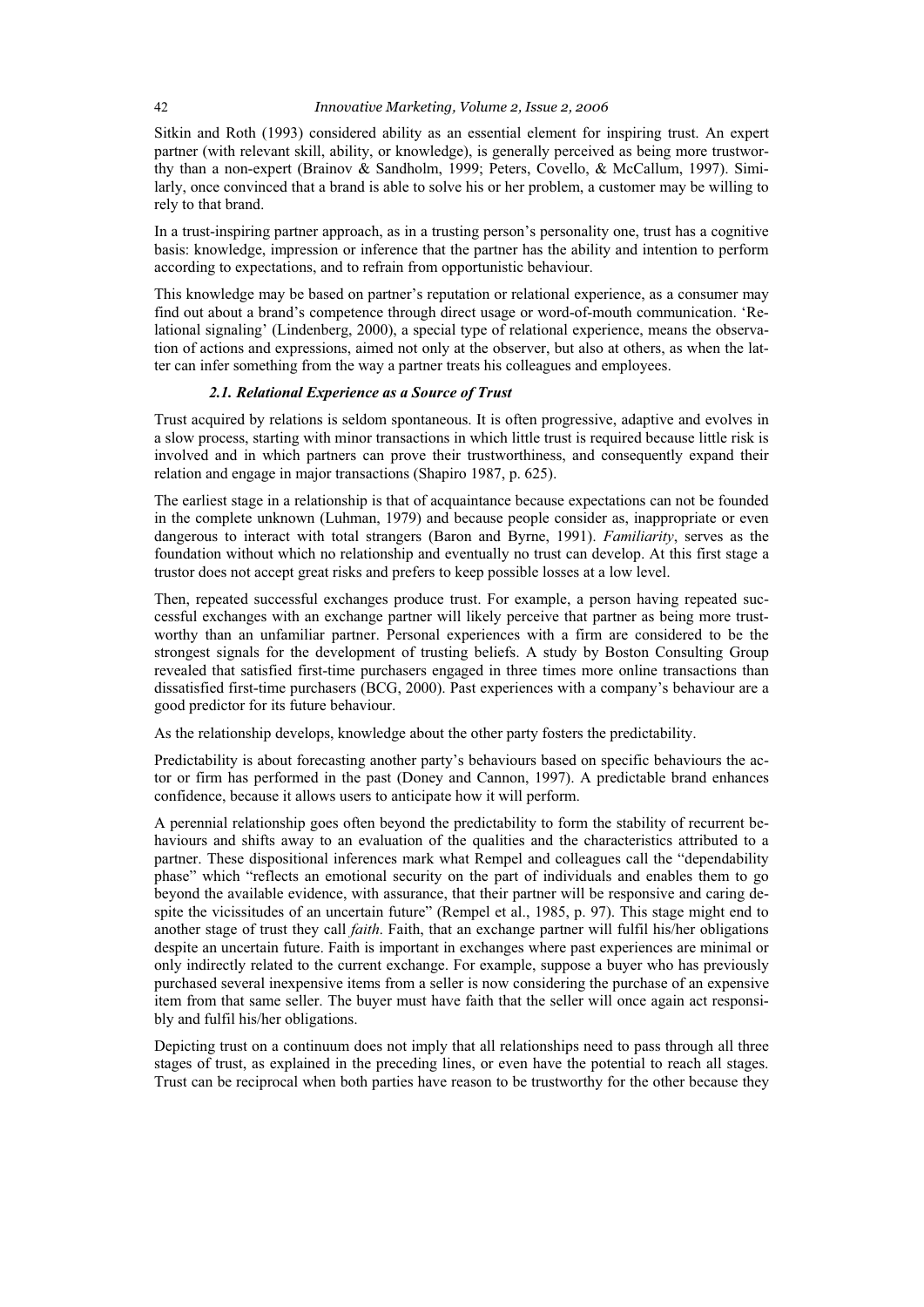can, then, expect trustworthiness in return. The mutual trust is a strong trust (Encyclopaedia of Ethics). Even if a party is trustworthy in a transaction by interest of willing to perpetuating profitable relationship, he or she is not less reliable for his partners.

In the absence of previous exchanges and third party recommendations, an exchange partner must rely on presumptions and surface inspection to make an initial attribution of trust. In a future exchange with that same partner, this past experience will contribute more while presumptions and surface inspection will contribute less.

In a transaction between firms, trust is based both on the people which one is dealing with and on the organization as a whole. Consequently should a company be perceived as trustworthy, both the organizational and its people should inspire confidence, but there is no outwardly trust-based relationship if there is no trust within the company.

The trust-based relationships between employers and employees are also said to be established over the long range through such employee's behaviours as meeting deadlines, following through on promises, having good attendance and punctuality and not passing along confidential information to the wrong people. The low trust within an organization causes low production because of poor communication, restrained sharing of knowledge, resistance to integration, rivalries, low productivity, wasted executives' time to resolve disputes, perpetuating bureaucracy, over control and restraining creativity (Woolse, 1997). The people of a low trust organization can hardly inspire trust to the external partners of the organization.

Table 1

|                       | Low Trust                      | <b>High Trust</b>              |
|-----------------------|--------------------------------|--------------------------------|
| 1. Communication      | Memo haven, wasted energy      | Easy, relaxed, flowing         |
| 2. Idea Sharing       | Restrained, secretive          | Open, free flowing             |
| 3. Knowledge Sharing  | "Knowledge is job security"    | Open, free flowing             |
| 4. Team work          | Resistant to collaboration     | Easy and desired collaboration |
| 5. Productivity       | Low because of politicking     | Improved                       |
| 6. Span of control    | Limited autonomy               | Greater autonomy               |
| 7. Focus on Mission   | Off task, on self-preservation | On task, vision/mission        |
| 8. Leadership method  | Forced, manipulative           | Inspired                       |
| 9. Followership       | Working for paycheck           | Inspired to follow             |
| 10. Information flow  | Keep to self                   | Free flowing                   |
| 11. Internal friction | Energy wasted solving disputes | Minimized                      |
| 12. Controls          | Rules, policies and procedures | Compelling vision              |
| 13. Maturity          | Independent, self-centered     | Interdependent                 |
| 14. Attributes        | US vs. Them, Self-Centered     | Common bond, Vision-oriented   |

#### Effects of Trust on Organization

(Woolse, 1997).

#### *2.2. Reputation as a Source of Trust*

Due to a lack of direct experience, one might rely mainly on external information, which can originate from informal sources such as peers and friends or from professional sources such as experts, rating agencies, or the media. The trusting party can rely on imparted experiences and judgements issued by third parties, called reputation. Not much personal experience has been gained at this stage and thus, the firm's reputation plays a decisive role for a potential trustor to predict possible future actions of a vendor. Reputation depends on the overall quality or character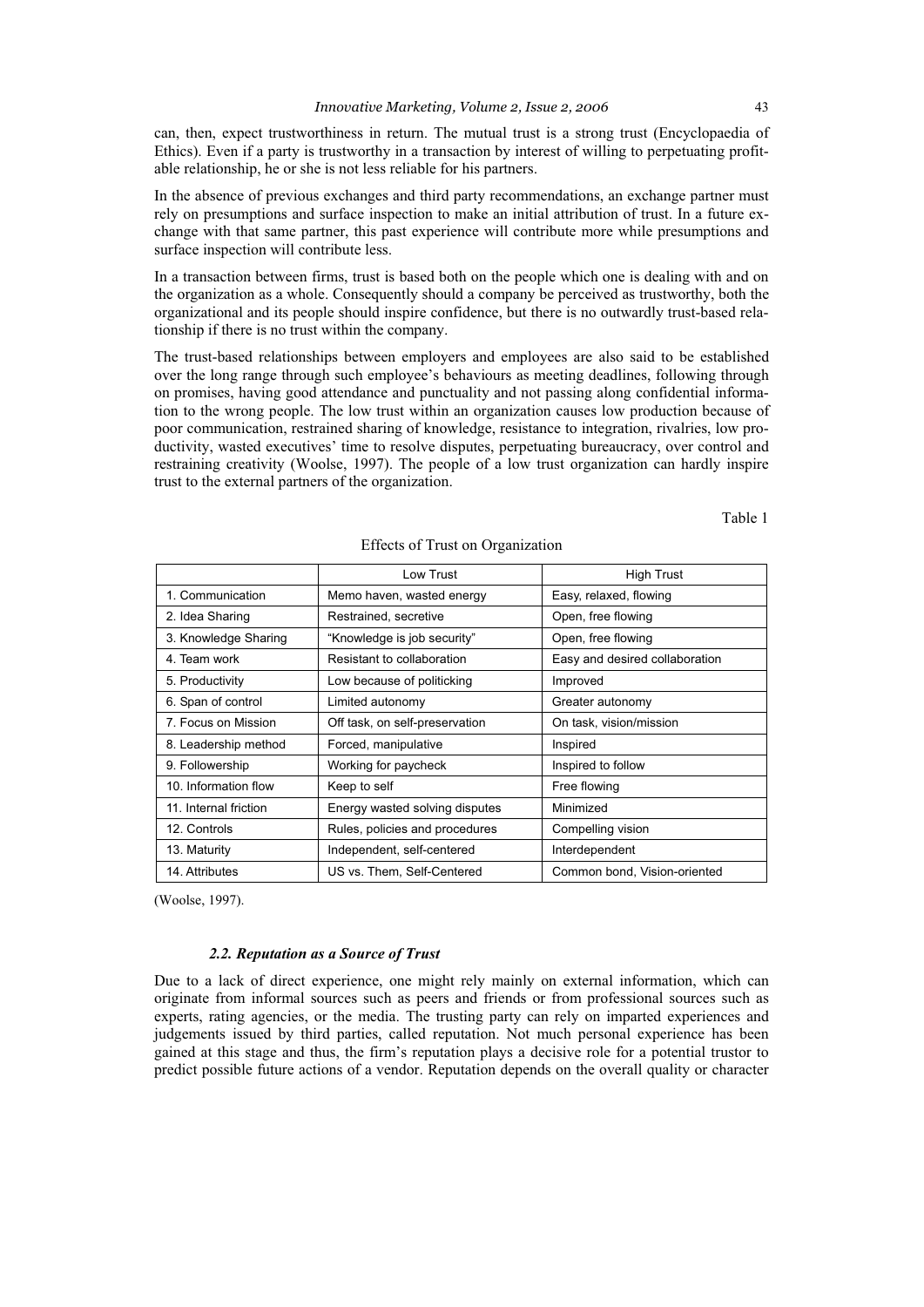as seen or judged by people in general. Reputation represents the collective perception and second hand information of an actor, for example a firm.

Reputation signals the experiences of third parties with a potential exchange partner. Reputation emerges as a result of social network effects, when information on an actor's behaviour in one relation spreads to others via an information network (Granovetter, 1985). It is this social or collective nature that gives reputations the power to reduce uncertainty and serve as a means to engender trust. Information on the hitherto trustworthiness of a firm originating from sources that are not controlled by the company like the press or specialized groups like government agencies, financial-rating agencies, corporate-conscience agencies, and consumer agencies (Fombrun, 1996) has even great potential to reduce uncertainty and engender trust, because those groups are not supposed to have direct stake in the company's reputation (Sternthal et al., 1978).

The special role of reputation to engender trust in companies has further been emphasized in marketing (Doney and Cannon, 1997) as well as in economics (Williamson, 1991). If a customer perceives that other people think that a brand is known to be fair and just, that customer may feel secure in acquiring and using the brand. If a consumer perceives that other people think that a brand is good, he may trust the brand enough to purchase it. Anderson and Weitz (1992) in the marketing channel context support this argument.

In the marketing oriented literature, the reputation of a firm has been considered to be the aggregated evaluation of all image aspects about a company (Dowling, 1994) or the net perception of a company's ability to meet the expectations of all its stakeholders (Fombrun, 1996).

Electronic markets with their particular network characteristic can be seen as important facilitators for the diffusion of reputation (Einwiller and Will, 2001).

Reputation and brand have been claimed to be a vital source for trust in companies engaged in electronic commerce (Jarvenpaa and Tractinsky, 1999). That reputation and brand have great potential to enhance trust in companies selling on the Internet is supported by the observation that users of price intermediaries do not necessarily choose the cheapest offer, but regularly buy from branded and widely known retailers even when these do not offer the lowest price (Smith et al., 2000).

Looking at these definitions, reputation is built-up among people, shared among them and also destroyed by them. The reputation of a firm for example can be destroyed by a customer who can spread a negative word related to the bad comportment of the firm. Thus, opportunistic behaviour bears the risk of causing harm to an actor's reputation and this risk can serve as an important inhibitor to act unfavourably for the trusting party.

#### *2.3. Marketing Strategies to Build Relation and Reputation*

How can a company's marketing policies inspire trust in a transaction? Well, if perennial interaction and reputation preserve reliability in a relationship where a party inspires trust and the other party believes in it, then a firm can build trust by branding and buzz marketing policies. Brand policies can be founded on advertising, personality parenting and partnership, while buzz marketing is mainly based on networking.

As Mukherjee and Nath specify, trust can arise from the strength of a particular brand name and previous interactions between a company and its market (2003). Still, at the first stage of a relationship between a seller and a buyer, no brand image has yet been developed in the minds of the potential customers. Here, a company which aspires to build trust, must develop acquaintance and make the brand name known and leave a first favourable impression to stimulate the consumer's intention to learn more about the firm and ultimately adhere to the brand image. Advertising is an efficient way to reach large audiences. The firm behind the brand should to a greater extent be perceived as a partner or friend on whom the customer feels confident to rely, in other words, the firm should take into account the state of attitude of its target market. The degree to which a company is judged to have trustworthy depends on the consistency of its past actions, credible com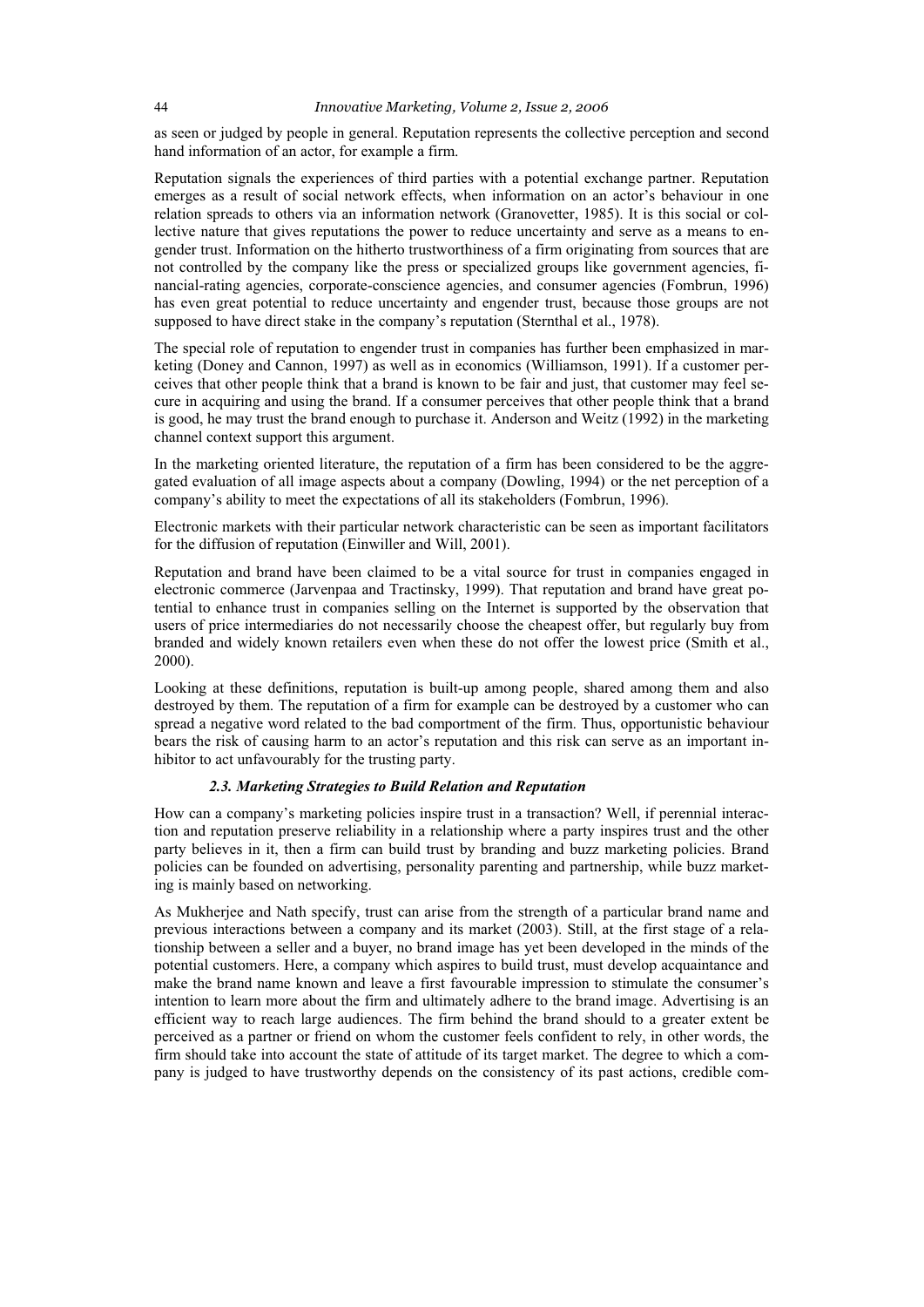munications about it from others and the extent to which its actions are congruent with its words (Butler, 1991; Sitkin and Roth, 1993).

Individuals generally have a strong need to know and understand the people and things with whom they come in contact. The consumer's "need to know," a cognitive need, is important to marketers concerned with product positioning. Indeed, many product and brand positioning are attempts to satisfy the *need to know* and to improve the consumer's attitudes toward the brand by emphasizing its advantages over competitive brands (Schiffman, Kanuk, 1999).

If the target market manifests a negative or even indifferent attitude, the advertising policy should create cognitive dissonance between the desired, favourable attitude and the one that the target presently holds. When this dissonance is created, the target can either discredit the brand in question or change its attitude to eliminate the dissonance. Whether the target changes positively its attitude or discredits the brand is largely a function of the communicator's talent to inspire trustworthiness. Among the *attitude-change strategies* are: (1) changing the customer's basic motivational function, (2) associating the product with an admired group or event, (3) resolving two conflicting attitudes, (4) altering components of the multiattribute model, and (5) changing consumer beliefs about competitors' brands (Schiffman, Kanuk, 1999). An effective approach for changing the consumer is attitude in favour of a product is to show people that it can be (has been) useful, because it can (has) serve(d) a utilitarian purpose that customer has not considered (The Utilitarian Function).

A trust inspiring relationship is always a long process and a brand should not reduce it to the immediate and evasive success. For example, many companies, illusioned by immediated contact with customers on the Internet, opted for generic names such as 'books.com' or 'flowers.com', but these generic names, which helped an early identification and elicit guiding associations on the Internet, did not create personality for the concerned companies or further relationships.

Similarity between the brand personality and the consumer personality can also foster trust because most people trust others more who are similar to themselves. The brand personality should be a partner or friend to the customer on whom he or she can rely as in the case of a real friend or partner (Einwiller, 2001).

Another possibility is to engage in co-branding efforts with firms, which have already an established brand and reputation. The transfer of image elements of the partner's brand to the own brand can be one effect.

#### *Changing Brand Beliefs*

A second cognitive-oriented strategy for changing attitudes concentrates on changing beliefs or perceptions about the brand itself. This is by far the most common form of advertising appeal. Advertisers are constantly reminding us that their product has "more" or is "better" or "best" in terms of some important product attribute (Schiffman, Kanuk, 1999).

#### *Adding an Attribute*

Another cognitive strategy consists of *adding an attribute.* This can be accomplished either by adding an attribute that previously has been ignored or one that represents an improvement or technological innovation (Schiffman, Kanuk, 1999).

#### *Associating the Product with a Special Group, Event, or Cause*

Attitudes are related, at least in part, to certain groups, social events, or causes. It is possible to alter attitudes toward products, services, and brands by pointing out their relationships, to particular social groups, events, or causes (Schiffman, Kanuk, 1999).

#### *Changing the Overall Brand Rating*

Still another cognitive-oriented strategy consists of attempting to alter consumers' *overall assessment of the brand* directly, without attempting to improve or change their evaluation of any single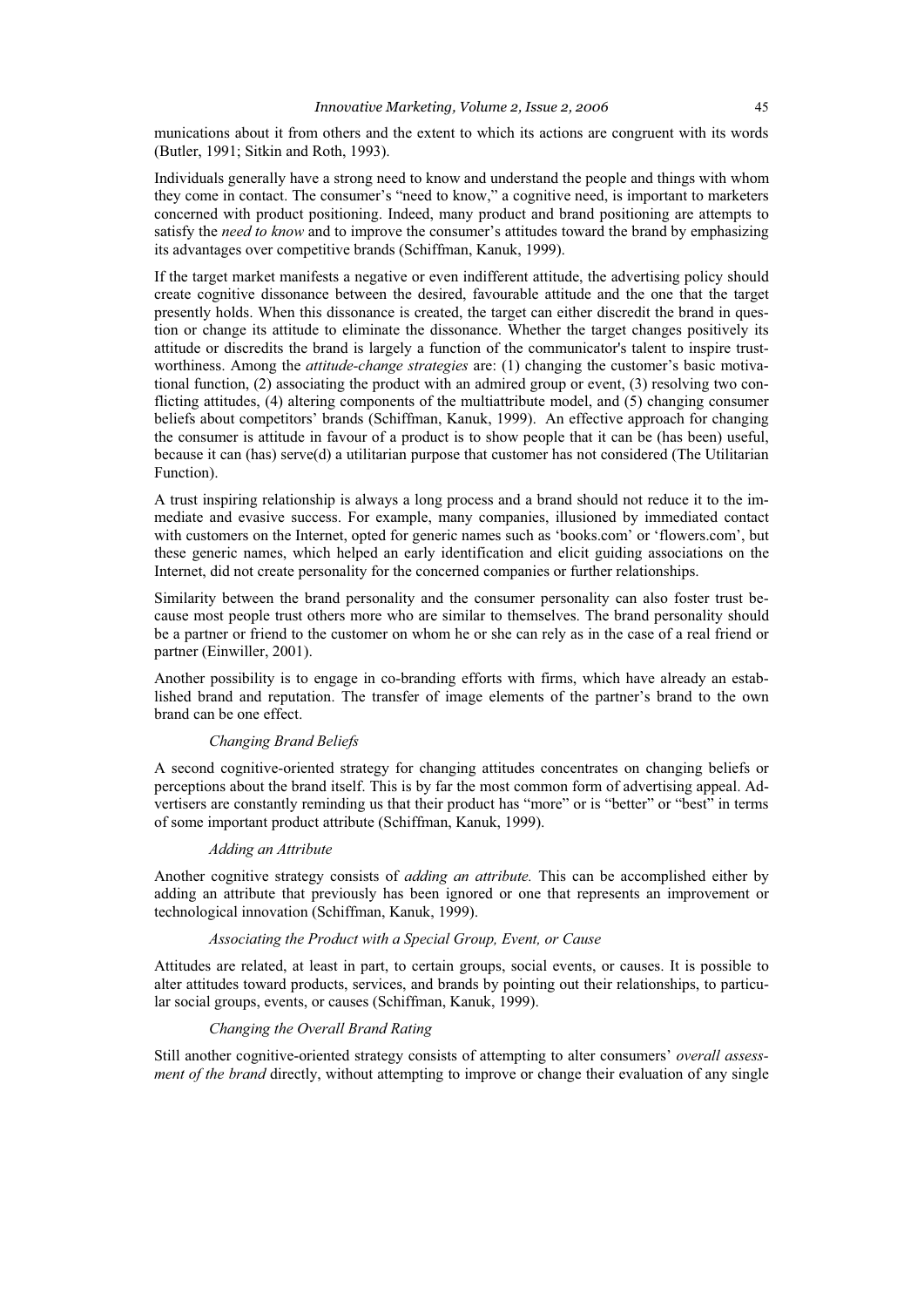brand attribute. Such a strategy frequently relies on some form of global statement that "this is the largest-selling brand" or "the one all others try to imitate", or a similar claim that sets the brand apart from all its competitors (Schiffman, Kanuk, 1999).

#### *The Elaboration Likelihood Model (ELM)*

Compared to the various specific strategies of attitude change that we have reviewed, the elaboration likelihood model (ELM) proposes the more global view that consumer attitudes are changed by two distinctly different "routes to persuasion" – a central route or a peripheral route. The *central route* is particularly relevant to attitude change when a consumer's motivation or ability to asses that attitude object is high; that is, attitude change occurs because the consumer actively seeks out information relevant to the attitude object itself. When consumers are willing to exert the effort to comprehend, learn, or evaluate the available information about the attitude object, learning and attitude change occur via the central route.

In contrast, when a consumer's motivation or assessment skills are low (low-involvement), learning and attitude change tend to occur via the peripheral route without the consumer focusing on information relevant to the attitude object itself. In such cases, attitude change is often an outcome of secondary inducements (such as cents-off coupons, free samples, beautiful background scenery, great package, or the encouragement of a celebrity endorsement). Current research indicates that even in low-involvement conditions (like exposure to most advertising), where both central and secondary inducements are initially equal in their ability to evoke similar attitudes, it is the central inducement that has the greatest "staying power" – that is over time it is more persistent (Schiffman, Kanuk, 1999).

Another policy which can create an inspiring image of trust is buzz marketing which means... The dissemination of positive "gossip" can strongly support and strengthen the reputation of the firm within the customer's social network. The satisfied customer can now serve as a disseminator him/herself. The goal should be to establish a clearly featured brand personality that comprises trusting beliefs and that represents a partner or friend to the customer that can be confidentially relied on. Particularly in the high risk and impersonal environment of electronic commerce eliciting "human-like" associations are particularly helpful to foster trust (Einwiller, 2001).

Generally speaking, the greater the network that shares the reputation of a firm, the higher the chance of a potential customer to take notice of it. Most effective is spreading the word of the company through credible third parties in as large social network as possible. The network characteristic of the Internet greatly facilitates the exchange and spread of information for example by word-of-mouth (Helm, 2000). The instant messaging service and the chat service for example managed to win most of their customers by allowing users to recruit friends via e-mail, thereby hardly having any expenses for marketing. Media coverage in classical media is highly effective at this stage, particularly positive news coverage in influential media with high circulation among the target audience.

Specific services like online chats, bulletin boards, and virtual communities can be administered to support the dissemination of information. Herewith, consumers have the chance to find out about the experiences others have already made with the company and its services.

Existing and satisfied customers need to be given the opportunity to spread the word, so positive experiences can reach potential new customers for whom the firm's reputation represents one of the most important sources of information. By the same token, the press – especially classical media – play an important part in their role as credible multipliers of information (Einwiller, 2001).

Consequently, a virtuous circle comes out of reliability and reputation of the brand: a trustworthy brand gains reputation by having a large base of satisfied trustors who increase their own patronage and spread the good word. Brands can then attract new trustors and try to keep them by the fact. They use the reputational incentives to show more public trustworthiness which creates standing for them.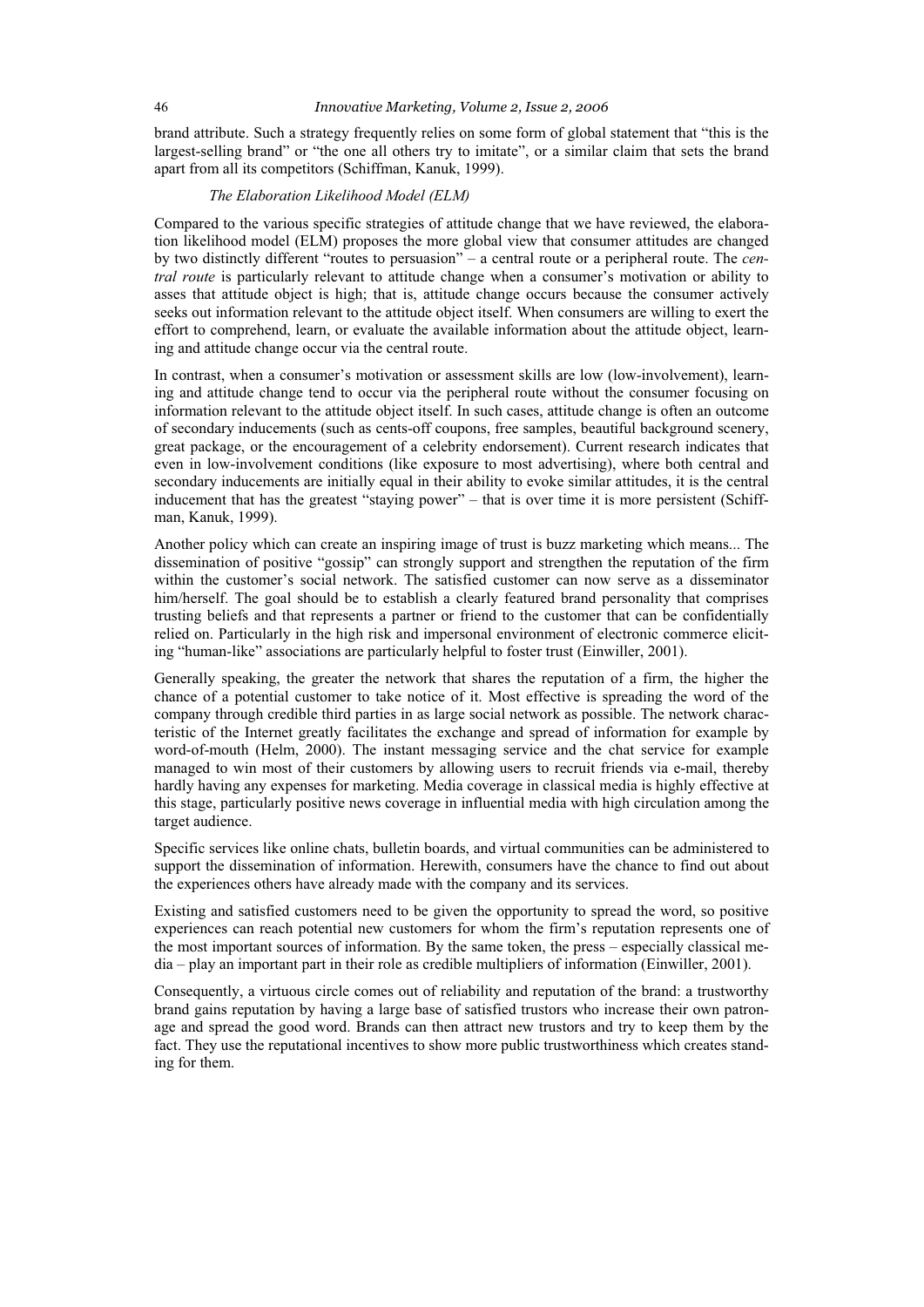#### **3. Institutional Environment of Trust**

People cannot be trusted at all times to live by internalized ethical rules and do their fair duties. They must ultimately be coerced by explicit rules and sanctions in the event they do not live up to their promises. This is true in the economy as well as in society more broadly.

Even if there exist many relationships in which trust is grounded in mutual expectations and assessments, there are many others in which the trusted person does not honour his promises. The opportunistic behaviour is a major source of uncertainty about the partner's trustworthiness and consequently the raise of transaction costs (Williamson, 1975). Opportunism is characterized as "self interest seeking with guile" and refers to the incomplete or distorted disclosure of information along with calculated efforts to mislead, disfigure, disguise or obfuscate (Williamson, 1985, p. 47). Perceptions of opportunistic behaviour affect the propensity to transactions and exchanges. In the case of trust deficiency, actors may have to spend heavily on monitoring others parties' behaviour to ensure that they do what they say they will do. This may be one of the most important transaction costs in virtual and global markets. That is why firms found it more economical to integrate outside contractors into their own organization, where they could be supervised directly. No one might have reliable *ex ante* knowledge of whether and when, opportunism will occur. General distrust emerges when the suspicion arises that the disruption of expectations in one exchange is likely to generalize to other transactions (Zucker, 1986, p. 59). Widespread distrust in a society imposes a kind of tax on all norms of economic activity, a tax that high-trust societies do not have to pay (Fukuyama, p. 25-28).

In addition to the risk of partners' opportunism, in a complex society, people do not have ongoing relationships with all others to ground trust or judge others trustworthiness. This view implies, that trust should be more essential for ensuring cooperation between strangers, or people who encounter each other infrequently, than for supporting cooperation among people who interact frequently and repeatedly. In families, partnerships, and reputations, the possibility of future punishment would often support cooperation even with low levels of trust (La Porta, Lopez-de-Silanes, Shleifer, Vishny, 1999). When people do not know each other to trust, they may substitute relationships based on trust with confidence sponsored by the third institutional parties with reliable safeguarding mechanisms. The third parties as sponsors or enforcing agents of trust can emerge from cultural, politico-legal or non-governmental (professional) organizations.

#### *3.1. Socio-Cultural Institution of Trust*

Trust is of considerable economic value when it is based on cultural, rather than contractual mechanisms, because it eliminates the need for formal contracts which are costly to negotiate, write, monitor, and provide enforcing mutually accepted clauses. The transactions based on shared values which give members of the groups a basis for mutual trust, do not require extensive contract and legal regulation.

Cultural shared values come out from common beliefs about appropriate or inappropriate and right or wrong behaviours, and are internalized by people as part of tacit knowledge in socialization. Shared values can not be acquired by individuals acting on their own, or as in the case of other forms of human capital, through a rational investment decision. They are based on the moral norms of a community. As a general rule, trust arises when a community shares a set of moral values in such a way as to create expectations of regular and honest behaviour (Fukuyama, p. 151- 153). Compliance with norms of honesty and non-malfeasance in this case is secured by the threat of exclusion or non-inclusion, and hence the loss of future benefits (Kandori, 1992), and is secured by arranging incentives to ensure, that individuals have a self-interested reason for complying, despite the short-term gains that they can realize by non-compliance.

Societies, whose members trust each other because they are all operating according to a common set of ethnical norms, permit a wide variety of social relationships to emerge and consequently, lessen costs of doing business. By contrast, people who do not trust one another will end up coop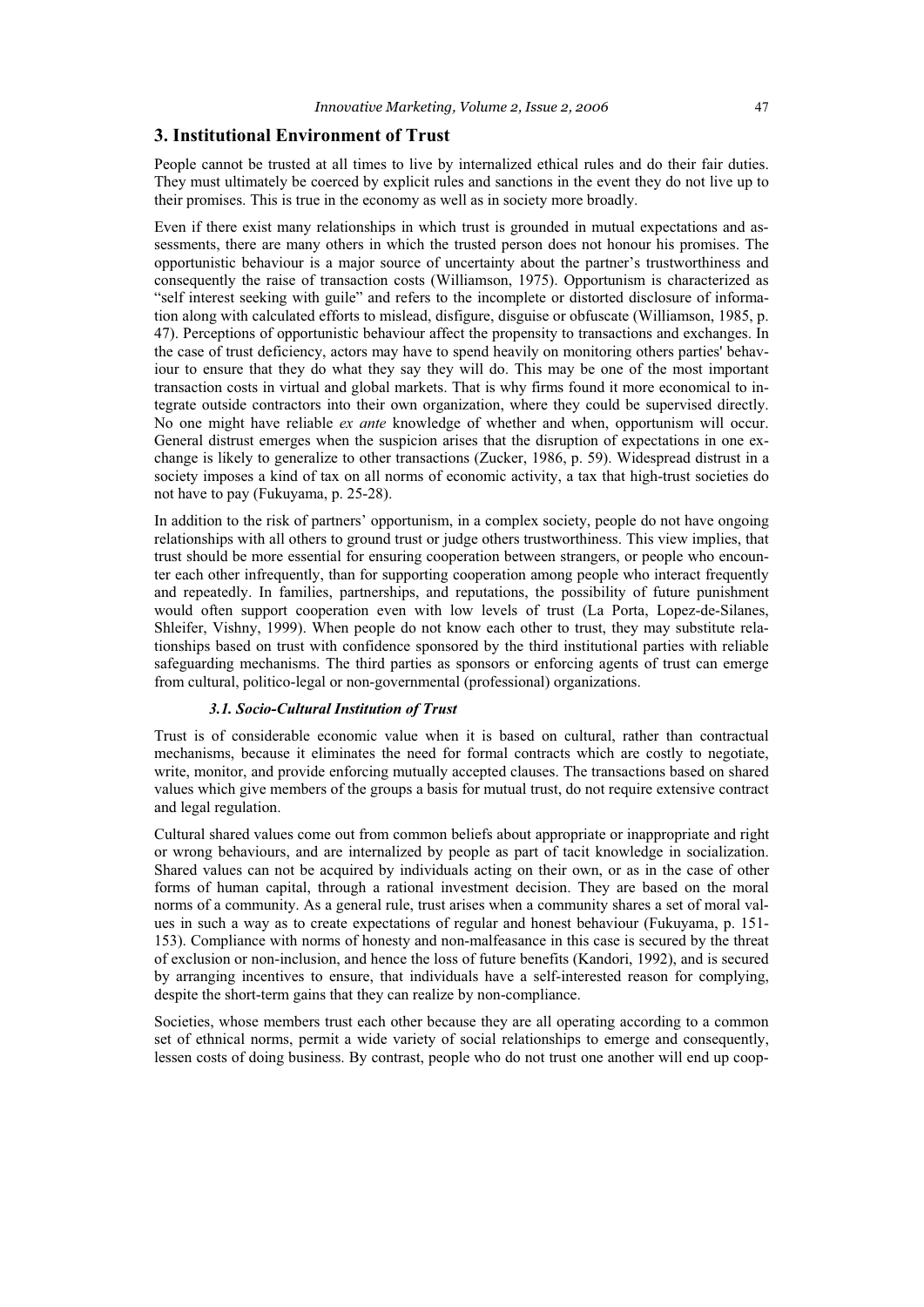erating only under a system of formal rules and regulations, which have to be negotiated, agreed to, litigated and enforced, sometimes by coercive means.

Cultural based trust can contribute significantly to economic growth, particularly in poorer countries without developed legal enforcement systems (H. Huang, C. Keser, J. Leland, J. Shachat, 2003). In fact the presence of a high degree trust, can increase economic efficiency by reducing what economists call transaction costs, incurred by activities like finding the appropriate buyer or seller, negotiating a contract, complying with government regulations, and enforcing that contract in the event of dispute or fraud. The parties, who believe in each other's honesty, need less to spell things out in lengthy contracts and hedge against unexpected disputes. Holding the size of the group of interacting persons constant, the enforcement costs associated with an informal network of mutual forbearance are less than those associated with a law-based, third-party enforced, system of trust (Calvert, 1995a, 1995b). The intuitive idea here is that merely shunning non-compliers is cheaper than having to select, train, and maintain a cadre of persons specifically charged with enforcement responsibilities. Indeed, in some high-trust relationships, parties do not even have to worry about maximizing profits in the short run, because they know that a deficit in one period will be made good by the other party later (Fukuyama, p. 151-153).

The significance of the state sector varies enormously by culture. In familistic societies such as China or Italy, state intervention is often the only avenue by which a nation can build large-scale industries and is therefore relatively important if the country is to play in global economic sectors demanding large scale. On the other hand, societies with a high degree of trust and social capital like Japan and Germany can create large organizations without state support (Fukuyama, p. 16, last par). There appears to be significant differences in the forms of trust relationships in different cultures. Still, should culture based trust organize ongoing relationships the force of norms with determined sanctions, should effectively exist and function strong norms of communal loyalty contribute though to the growth of transaction. However, block the development of independent trust relationships, and consequently certain entrepreneurial forms of economic organization.

A high-trust society can organize its workplace on a more flexible and group-oriented basis, with more responsibility delegated to lower levels of the organization. Low-trust societies, by contrast, must fence in and isolate their workers with a series of bureaucratic rules (Fukuyama, p. 31, last par).

#### *3.2. Politico-Legal Institution of Trust*

No one would argue that trust or moral obligation alone can replace institutions like contract and commercial law as necessary preconditions for the emergence of a modern industrial economy. Historically the growth of economies has occurred within the institutional framework of welldeveloped coercive polities. We do not observe political anarchy in high-income countries. On the other hand the coercive power of the state has been employed throughout most of history in ways that are inimical to economic growth.

People who do not know or trust one another, cooperate only under a system of formal rules and regulations, which have to be negotiated, agreed to, litigated and sometimes coerced. Here, trust is created between parties thanks to contracts as tightly written in legal forms. In order for a contract to have the necessary support to act as a safeguard; law must provide a reliable and costless enforcement mechanism (Lyons and Mehta, 1997).

This form of regulatory control plays a significant role in controlling opportunistic behaviour, because law constrains the issuer of promise to do what is committed. Countries can overcome some of the problems of a lack of trust by passing laws requiring good behaviour.

Recourse to reliable courts for purposes of ultimate appeal, serves to delimit threat positions (hence reduces contractual risks that would otherwise deter exchange). Economies with better rules will thus be able to support more complex and potentially hazardous inter-firm transactions than will economies with less developed rules and/or less reliable enforcement.

Contract is a formulated agreement and often enforced by politico-legal systems. Classical contract theory sees contracts as tightly written legal forms (Lyons and Mehta, 1997), with lowest transac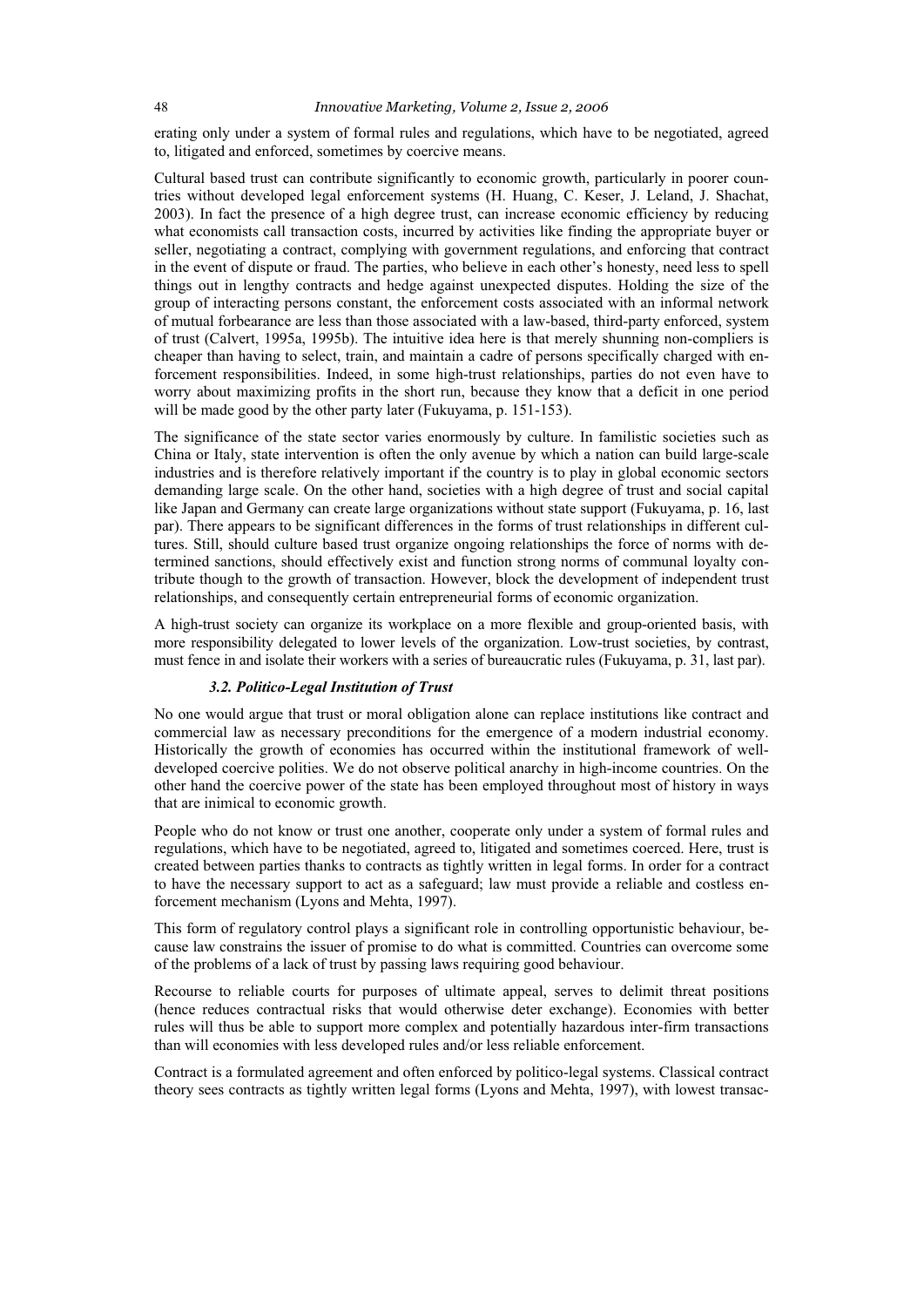tion (contract) cost relative to outcome efficiency. In this theory, a complete contract is defined as writing agreement between two or more parties that is perceived or intended, to be legally binding (Lyons and Mehta, 1997, p. 241). This agreement may take a variety of forms: written or verbal, implicit or explicit, but a formal contract is always a written agreement. Confidence in the contract is assumed, as long as the contract is based on verifiable information, on the implicit assumption that the law provides a reliable and costless enforcement mechanism (Lyons and Mehta, 1997 p. 242).

#### *3.3. Voluntary or Non-Governmental Institutions of Trust*

Transactions involve a minimum of two parties: the customer and the merchant, and in some cases there is a third actor who assures the customer that the vendor is trustworthy. When consumers do not know vendors, they might rely on a third party to verify their credentials. Consequently, vendors might use the endorsement of third parties to signal conformance to the standards and principles and build customer trust. Information disparity in e-commerce encourages the use of sponsorbased assurances, because they are a signal to the user of legitimacy and trustworthiness.

Although this source of trust can include recommendations from family members, friends or colleagues, it is most efficient under the form of governmental or professional organizations which produce trust through endorsement and report about whether an exchange partner deserves the "Good Seal of Approval" (e.g., Better Business Bureau, TRUSTe). Clients often trust government agencies and professionals institutions without being in a position to check their expertise or trustworthiness.

In consumer behaviour literature, endorser credibility is considered to influence both consumer attitudes and intentions (Harmon & Coney, 1982; Moore et al., 1986; Sternthal et al., 1978). Consumers often transfer the perceptions of trust and expertness generated by the endorser onto the product, service, or organization that is being recommended (Hawkins, Best, & Coney, 2000). Accordingly, third-party endorsements and expert endorsements (Dean & Biswas, 2001), can possibly change opinions (McGinnies & Ward, 1980) and influence purchase intentions (Ohanian, 1991). For third party-based trust to occur, three conditions are to be satisfied: certifier's sponsorship generation, conveyance of information (Klein, 2001) and customer's acceptance (Cook, Luo 2003).

The generation of information can take the form of testing, inspecting, researching, evaluating or interpreting. For example, Consumers Union does all of these when generating product ratings in *Consumer Reports* (Klein, 2001).

Information conveyance means a *transfer* of trust from the third party to the exchange partner, where the amount of transference is proportional to the perceived trustworthiness of the institution. If the independent sponsor's word is favourable, then the promising vendor will spread it far and wide. Electronics manufacturers hire Underwriters' Laboratories to test and grant a UL mark upon approval, makers of computers mention "editor's choice", movie ads reproduce positive and informative excerpts from the critics and restaurants display flattering dining reviews on their windows, and public or private organizations hire Moody's ratings to market their securities (Klein, 2001). Research shows that Web seals promote feelings of trust (Houston & Taylor, 1999; Palmer, Bailey & Faraj, 2000) and influence users' intents to purchase online (Kovar et al., 2000; Mauldin & Arunachalam, 2001; Wakefield, 2001). The degree of endorsement by the third-party seal can play a major role in the trust transference process. Many third-party seals give different levels of approval or provide ratings for online vendors. Obviously, consumer trust is more likely to be transferred from the third-party seals to vendors when the degree of endorsement is high while a low degree of endorsement may suggest mistrust of the online vendor by the third-party seal program (Cook, Luo 2003).

Finally, if the customer trusts the endorsing third party and there is a strong tie between the third party and the company, then the final consumer accepts the transfer of trustworthiness from the former to the latter. This process rests on the assumption that the customer transfers trust from a known entity (the third-party seal) to a potentially unknown one with whom the customer has little or no direct experience (Cook, Luo 2003). The standards and procedures for granting, reviewing,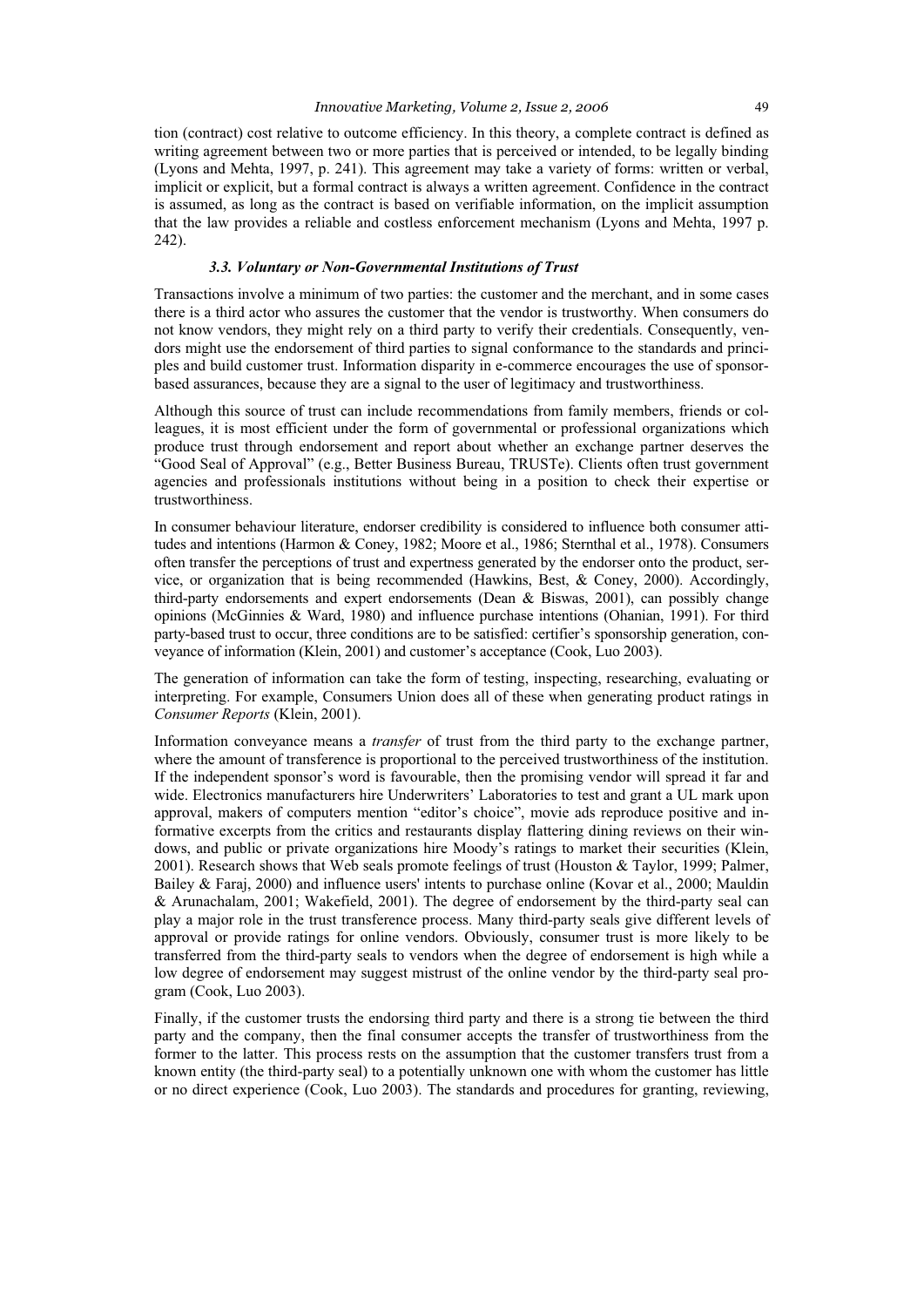and cancelling seals, along with the sponsor's seal program longevity are important factors in determining whether consumers trust the sponsorship and its transfer (Cook, Luo 2003). Internet users implicitly assign value to endorsement when they explicitly choose an unknown vendor with an assurance seal over an unknown vendor without a seal (Lala et al., 2002). Internet users likely assign higher levels of value to seals from endorsing firm that they consider highly credible, trustworthy, or expert (Hoxmeier, 2000), while the value of a seal from a third-party organization with low perceived credibility is not likely to be highly valued in an online purchase decision.

#### **4. Conclusion**

In this article, through a vast review of literature, three sources have been identified for trust: personality of the trusting party, reliability of the partner, and the third party certifier.

The personality of extravert, sociable, and open-minded individuals, considered to lead to trust because they expect generally the same positive gesture from others, while negative, and low selfesteem people take hardly the risk of trust. Trust is also found to be based on relational experience or reputation of a partner, who is believed to behave in accordance with prior commitments and refrain from opportunistic behaviour. Successful little transactions that involve slight risk, can lead to bigger and trustier relationships. The satisfied customer can serve as a spreader, by passing around a positive word that can back up and reinforce the reputation of the firm within the customer's social network. Finally, trust might be created through assurance provided by the third parties, with faithful and secured methods. A company's credibility, sponsored by independent certifiers, increases confidence and creates trust. This kind of trust is mainly obtained through contracts and shared values, which do not require lawful rules for building trust.

Beyond exploring the sources of trust, we think that we have dealt with our objective, relative to exploring marketing strategies of trust generation, with some success. Three basic marketing strategies, corresponding to three different sources of trust, have been analysed and developed. Our suggested strategies might yield to actionable policies to build trust. Consequently, marketers and business responsible managers can proactively contribute to build trust, in order to ease and speed up transactions and exchanges.

What the article leaves unclear is the quantitative aspect of trust. Different questions relative to measurement and cost of trust building can be raised: what is the relation between the cost of a marketing strategy for building trust and the impact of the created trust on sales? While the causal relation between trust and transaction is self evident, one should get some interest in exploring regression analysis, between amount of trust and that of marketing outcomes. Other quantitative inquiries can also be considered. However, since this article opted for a theoretical approach, quantitative methods do not seem infirm its findings, but to extend and cultivate them. Now that a conceptual baseline has been built, some statistical models can be explored. It will be consequently useful to consider the quantitative aspects of this inquiry in search of some practical models.

The authors will welcome partnership and contribution of scholars and professionals in this perspective.

#### **References**

- 1. Adler, P.S. (2001). "Market, hierarchy and trust: The knowledge economy and the future of capitalism". Organization Science. Linthicum: Mar/Apr.Vol. 12, Iss. 2; pg. 215.
- 2. Anderson, E. & Weitz, B. (1992). "The use of pledges to build and sustain commitment in distribution channels". Journal of Marketing Research, 29 (1), 18-34.
- 3. Ba, et al. (1999). "Building Trust in the Electronic Market through an Economic Incentive Mechanism". In Proceedings of the 20th International Conference on Information Systems (AIS 1999), Charlotte, NC, 1999.
- 4. Baron, D., and Byrne. E. (1991). "Social Psychology". 6th ed. Boston: Simon and Schuster.
- 5. BCG, The Boston Consulting Group. (2000), "The Race for Online Riches: E-Retailing in Europe". http://www.bcg.com. [20.07.2000].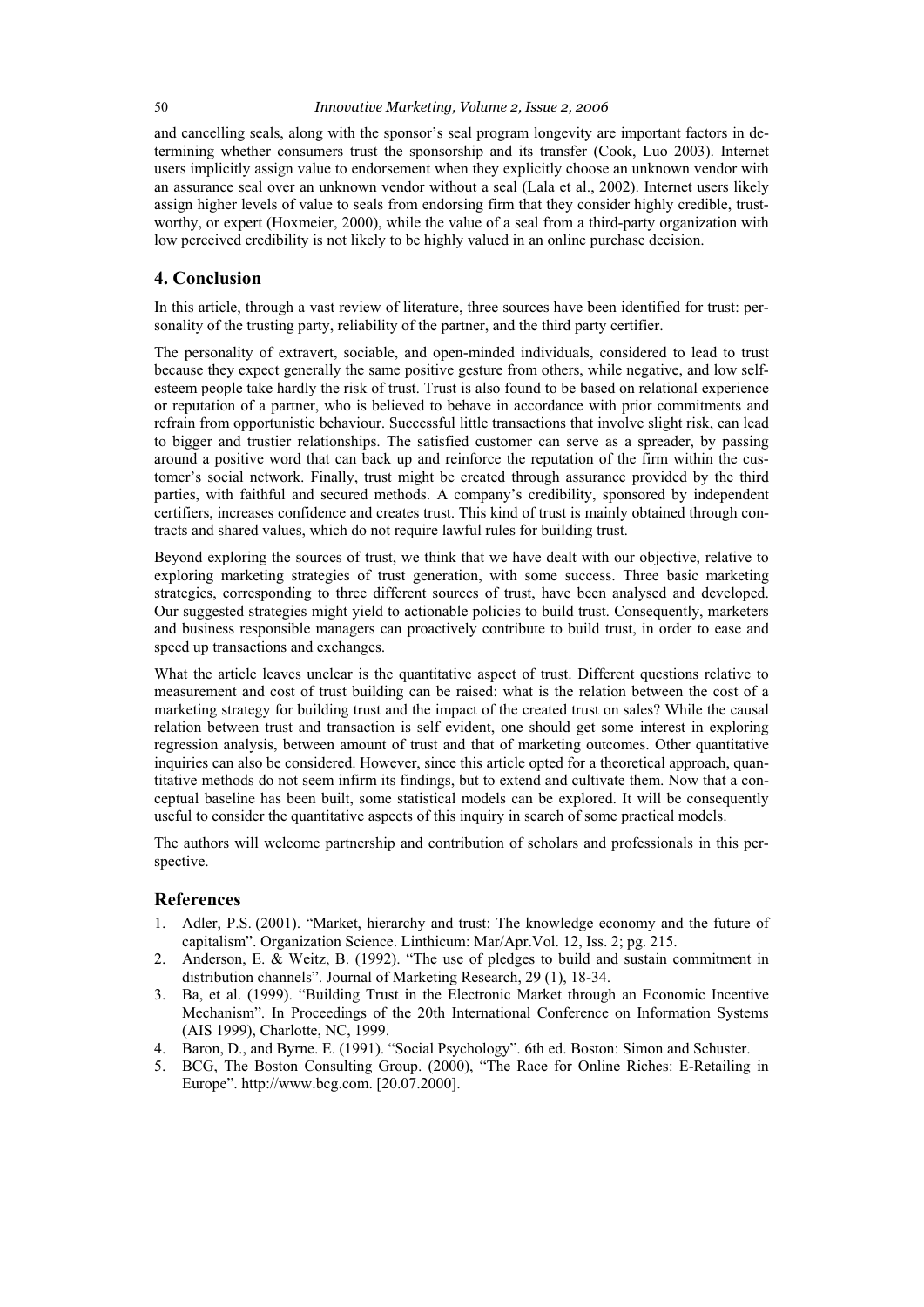- 6. Brainov, S. & Sandholm, T. (1999). "Contracting with uncertain level of trust". Proceedings of ACM Conference on Electronic Commerce.
- 7. Burt, R.S. (1992). "Structural Holes: The Social Structure of Competition". Cambridge, MA: Harvard University Press.
- 8. Butler, J. (1991). "Toward understanding and measuring conditions of trust: Evolution of conditions of trust inventory". Journal of Management, 17 (3), 643-663.
- 9. Calvert, R. (1995a). "The Rational Choice Theory of Social Institutions: Cooperation, Coordination, and Communication". J. Banks and E. Hanushek, eds., Modern Political Economy: Old Topics, New Directions. Cambridge: Cambridge University Press: 216-267.
- 10. Calvert, R. (1995b). "Rational Actors, Equilibrium, and Social Institutions". J. Knight and Sened, eds., Explaining Social Institutions. Ann Arbor: University of Michigan Press: 57-93.
- 11. Cambridge Advanced Learner's Dictionary, Online: 16. May 2005 <http://dictionary.cambridge.org/results.asp?searchword=trust>
- 12. Cook D.P., Luo. W. (2003). "The Role of Third-Party Seals in Building Trust Online". E Service Journal. Bloomington: Summer, Vol. 2, Iss. 3; pg. 71, 14 pgs.
- 13. Cooperstein, M.D., Delhagen, K., Aber, A., Levin, K. (1999). "Making Net Shoppers Loyal", Forrester Research, Research report.
- 14. Dasgupta, P. (2000). "Economic Progress and the Idea of Social Capital". In Dasgupta, P. and Serageldin, I. (Eds.), Social Capital: A multifaceted perspective. Washington, D.C: World Bank.
- 15. Dean, D.H., & Biswas. A. (2001), "Third-Party Organization Endorsement of Products: An Advertising Cue Affecting Consumer Pre-purchase Evaluation of Goods and Services". Journal of Advertising, 30(4), 41-57.
- 16. Doney, P.M., and Cannon, J.P. (1997). "An examination of the nature of trust in buyer-seller Relationships". Journal of Marketing, Vol. 61 (2), 35-51.
- 17. Dowling G.R., (1994). "Corporate Reputations: Strategies for Developing the Corporate Brand". Kogan Page.
- 18. Dyer, J.H., Chu, W. (2003). "The role of trustworthiness in reducing transaction costs and improving performance: Empirical evidence from the United States, Japan, and Korea". Organization Science. Linthicum: Jan/Feb. Vol. 14, Iss. 1; pg. 57, 12 pgs, A journal of the Institute for Operations Research and the Management Sciences <http://gateway.proquest.com>
- 19. Einwiller, et al. (2000). "Engendering Trust in Internet Businesses Using Elements of Corporate Branding". In Proceedings of the 2000 Americas Conference on Information Systems (AMCIS 2000), Long Beach, CA, August 2000.
- 20. Einwiller, Sabine. (2001): "The significance of reputation and brand for creating trust in the different stages of a relationship between an online vendor and its customers". Proceedings of the 8th Research Symposium on Emerging Electronic Markets (RSEEM2001), September 16- 18, Maastricht, NL.
- 21. Einwiller, S., & Will, M. (2001), "The role of reputation to engender trust in electronic markets", 5<sup>th</sup> International Conference on Corporate Reputation, Identity and Competitiveness, (Paris, France).
- 22. Encyclopaedia of Ethics, Lawrence C. Becker, Charlote B. Becker, 2<sup>nd</sup> edition, Vol 3.
- 23. Erikson, E.H. (1954). "Identity and the life cycle, Psychological Issues". Vol 1, #1.
- 24. Fombrun, C.J. (1996). "Reputation: Realizing Value from the Corporate Image". Boston: Harvard Business School Press.
- 25. Fukuyama, F. (1995), "Trust", Free Press.
- 26. Fung, R.K.K., and Lee, M.K.O. (1999). "EC-Trust (Trust in Electronic Commerce): Exploring the Antecedent Factors," Proceedings of the 5th Americas Conference on Information Systems, Milwaukee, WI, pp. 517-519.
- 27. Glietman, H. (1995). "Psychology" (4th ed.). New York: W. W. Norton & Company
- 28. Granovetter, M. (1985). "Economic Action and Social Structure: The Problem of Embeddedness". American Journal of Sociology, 91: 481-510.
- 29. Gulati, R. (1995). "Does familiarity breed trust? The implications of repeated ties and contractual choice in alliances". Academy of Management Journal, 38: 85-112.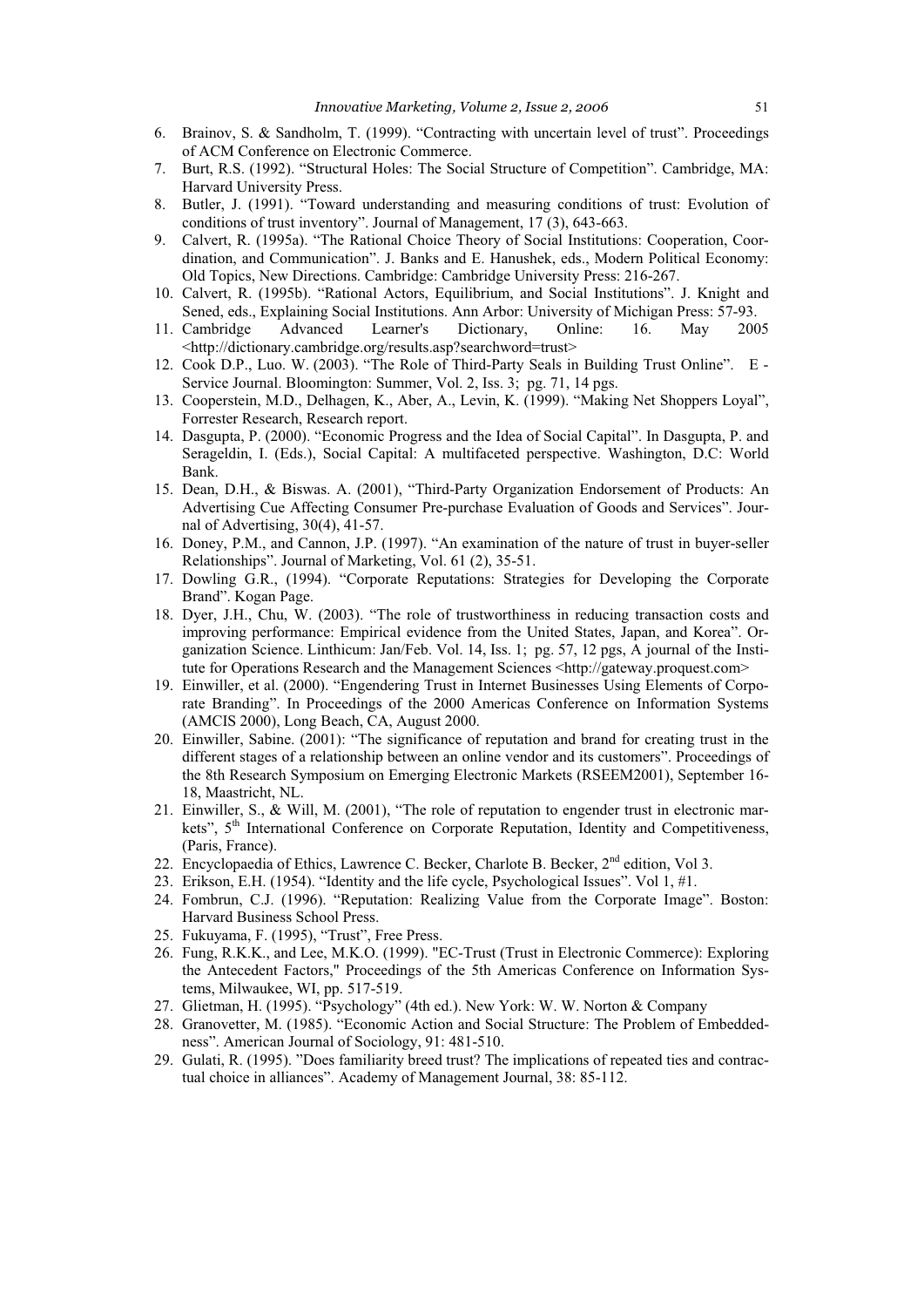- 30. Harmon, R.R., & Coney, K.A. (1982). "The persuasive effects of source credibility in buy and lease situations." Journal of Marketing Research, 19, 255-260.
- 31. Hawkins, D.I., Best, R.J., & Coney, K.A. (2000). "Consumer Behavior: Building Marketing Strategy". (9th ed.). New York, NY: McGraw Hill.
- 32. Hellreigel, D., Slocum J.W. Jr, and Woodman, R.W. (1992), Organisational Behaviour, St. Paul, MN: West Publishing Company.
- 33. Helm, S. (2000). "Viral Marketing Establishing Customer Relationships by "Word-ofmouse". In Schmid, Beat F.; Tomczak, Torsten; Schoegel, Markus; Buchet, Brigette: EM – Electronic Commerce and Marketing. EM – Electronic Markets, Vol. 10, No. 3, November.
- 34. Hoffman, et al. (1999). "Building Consumer Trust Online". Communications of the ACM, 42: 80-85.
- 35. Houston, R.W., and Taylor, G.K. (1999), "Consumer Perceptions of CPA Web Trust SM Assurances: Evidence on Expectation Gap". International Journal of Auditing (3), pp. 89-105.
- 36. Hoxmeier, J. (2000). "Software preannouncements and their impact on customer's perceptions and vendor reputation". Journal of Management Information Systems, 17(1), 115-139.
- 37. Huang, H., C. Keser, J. Leland, J. Shachat, (2003). "Trust, the Internet, and the digital divide". IBM System Journal, Vol 42, No 3. <http://www.research.ibm.com/journal/sj/423/huang.pdf>
- 38. Jarvenpaa, S.L., and Tractinsky, N. (1999). "Consumer Trust in an Internet Store: A Cross-Cultural Validation". Journal of Computer-Mediated Communication, Vol. 5. No. 2. Online: 6. December 2005 <http://jcmc.indiana.edu/vol5/issue2/jarvenpaa.html>
- 39. Jones, G.R., & George, J.M (1998) "The experience and evolution of trust: Implications for cooperation and teamwork". Academic of Management Review, 23(3), 531-546.
- 40. Kandori, M. (1992). "Social Norms and Community Enforcement". Review of Economic Studies, 59: 63-80.
- 41. Kirkpatrick, J. (1983). "Theory and History in Marketing". Managerial and Decision Economics. Chichester: Mar. Vol. 4, Iss. 1; pg. 44, 6 pgs. Online: 2. November 2005 **<**http://proquest.umi.com/pqdweb?index=0&did=408912151&SrchMode=1&sid=23&Fmt=1 0&VInst=PROD&VType=PQD&RQT=309&VName=PQD&TS=1142010458&clientId=111 23**>**
- 42. Klein, B.D., (2001). "The demand for and supply of assurance", Economic Affairs, March, pp. 4-11, < http://www.iea.org.uk/files/upld-article16pdf?.pdf >.
- 43. Knack, S. and Keefer, P. (1997). "Does Social Capital Have an Economic Payoff? A Cross-Country Investigation". Quarterly Journal of Economics, 112, 4, 1251-1288.
- 44. Kovar, S. et al. (2000). "Consumer responses to the CPA Web Trust assurance". Journal of Information Systems, 14(1), 17-35.
- 45. Lala, V. et al. (2002). "The impact of relative information quality of e-commerce assurance seals on Internet purchasing behavior". International Journal of Accounting Information Systems, 3(4), 237-253.
- 46. La Porta, R., Lopez-de-Silanes, F., Shleifer, A., and Vishny, R. (1999). "Trust in Large Organizations", American Economic Review Papers and Proceedings, May, 1997. Reprinted in P.Dasgupta and I. Serageldin, eds. "Social Capital: A multifaceted Perspective", Washington, DC: The World Bank.
- 47. Lewis. J.D., and Weigert, A. (1985), "Trust as a Social Reality", Social Forces, Vol. 63, No. 4. Jun. pp. 967-985.
- 48. Lindenberg, S. (2000), "It takes both trust and lack of mistrust: the workings of cooperation and relational signalling in contractual relationships". Journal of Management and Governance, 4: 11-33.
- 49. Liu C., Marchewka, J.T., Ku, C. (2004). "American and Taiwanese perceptions concerning privacy, trust, and behavioural intentions in e-commerce". Journal of Global Information Management. Hershey: Jan-Mar. Vol. 12, Iss. 1; pg. 18, <http://gateway.proquest.com>
- 50. Luhman, N. (1979). "Trust and Power", New York: Wiley.
- 51. Lynch, et al. (2001). "The Global Internet Shopper: Evidence from Shopping Tasks in 'Twelve Countries," Journal of Advertising Research (41:3), pp. 15-23.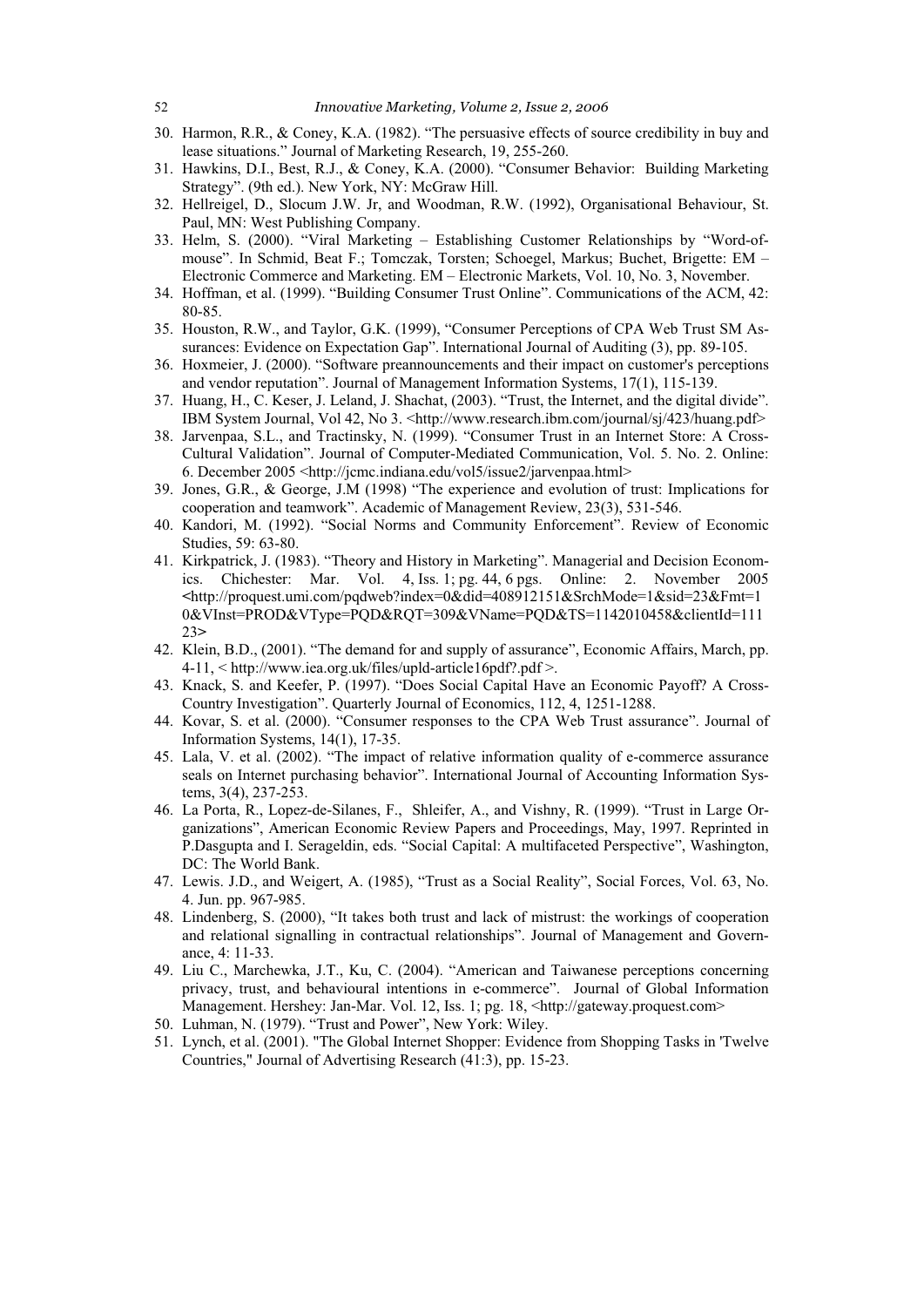- 52. Lyons, B., and Mehta, J. (1997). "Contracts, opportunism and trust: self-interest and social orientation". Cambridge Journal of Economics, 21: 239-57.
- 53. Mauldin, E., & Arunachalam, V. (2001). "An experimental examination of alternative forms of Web assurance for business-to-consumer e-commerce". Journal of Information System, 76(1), 3354.
- 54. Mayer, R.C., Davis, J.H. and Schoorman, F.D. (1995). "An integrative model of organizational trust". Academy of Management Journal, 20(3): 709-34.
- 55. McAllister, D.J. (1995). "Affect-and cognition-based trust as foundations for interpersonal cooperation in organizations". Academy of Management Journal, 38: 24-59.
- 56. McGinnies, E., and Ward, C.D. (1980). "Better Liked Than Right: Trustworthiness and Expertise as Factors in Credibility". Personality and Social Psychology Bulletin, 6 (3), 467-472.
- 57. McKnight, D.H. and Chervany,N.L. (2000), "What is Trust? A Conceptual Analysis and an Interdisciplinary Model". In Proceedings of the 2000 Americas Conference on Information Systems (AMCIS 2000), Long Beach, CA, August 2000.
- 58. Moore, D.L. et al. (1986). "Time compression, response opportunity, and persuasion". Journal of Consumer Research, 13, 85-99.
- 59. Mukherjee, A.,and Nath, P. (2003). "A model of trust in online relationship banking". The International Journal of Bank Marketing. Bradford: Vol. 21, Iss. 1; pg. 5, 11 pgs <http://gateway.proquest.com >
- 60. NFO Interactive, (2001), "Online Retail Monitor Study about Consumer Buying Habits is Released". NFO Interactive Press Release January 4 2001. Online: 12. June 2005 <http://www.nfoi.com/nfointeractive/nfoipr01042001.asp>
- 61. Nooteboom, B. (1996). "Trust, opportunism and governance: a process and control model". Organization Studies, 17(6): 985-1010.
- 62. Ohanian, R. (1991). "The Impact of Celebrity Spokespersons', Perceived Image on Consumers' Intention to Purchase". Journal of Advertising Research, February/March, pp.46-53.
- 63. Olson, D.B. and Suls, J. (1998). "Self, other and ideal judgments of risk and caution as a function of the five factor model of personality". Personality and Individual Differences, 28, 425- 436.
- 64. Organ, D.W., and Konovsky, M. (1988). "Cognitive versus affective determinants of organisational citizenship behaviour". Journal of Applied Psychology, 74: 157-64.
- 65. Ouchi, W.G. (1980). "Markets, bureaucracies and clans". Administrative Science Quarterly, 25(1): 129-43.
- 66. Oxford English Dictionary, Pearsall. J, (2002). Vol. 9, 10<sup>th</sup> ed.
- 67. Palmer, J.W., Bailey, J.P., and Faraj, S. (2000). "The role of intermediaries in the development of trust on the WWW: The use and prominence of trusted third parties and privacy statements". Journal of Computer-Mediated Communication, Vol. 5. (3). Online: 8. December 2005 <http://www .ascusc.org/ jcmc/vol5/issue3/palmer.htm>
- 68. Peters, R.G., Covello, V.T., & McCallum, D.B. (Feb 1997). "The determinants of trust and credibility in environmental risk communication: An empirical study". Risk Analysis, 17 (1), 43-54.
- 69. Putnam, R.D. 1993. "Making Democracy Work Civic Traditions in Modern Italy". Princeton, NJ: Princeton University Press.
- 70. Rempel, J.K. et al., (1985)."Trust in Close Relationships". Journal of Personality and Social Psychology, 49: 95-112, 1985.
- 71. Rousseau, D.M. et al., (1998). "Not so Different after all: A Cross-Discipline View of Trust". Academy of Management Review, 23(3): 393-404.
- 72. Samuelson P.A., Nordhaus, W.D. (2001). "Economics". 17<sup>th</sup> edition. McGraw-Hill Irwin.
- 73. Schiffman, L.G., Kanuk, L.L. (1999) "Consumer Behavior". 7th Edition, Prentice Hall.
- 74. Shapiro, S.P. (1987). "The Social Control of Impersonal Trust". American Journal of Sociology, 93: 623-658.
- 75. Scheier, M.F., and Carver, C.S. (1992). "Effects of optimism on psychological and physical well-being: Theoretical overview and empirical update". Cognitive Therapy and Research, 16, 201-228.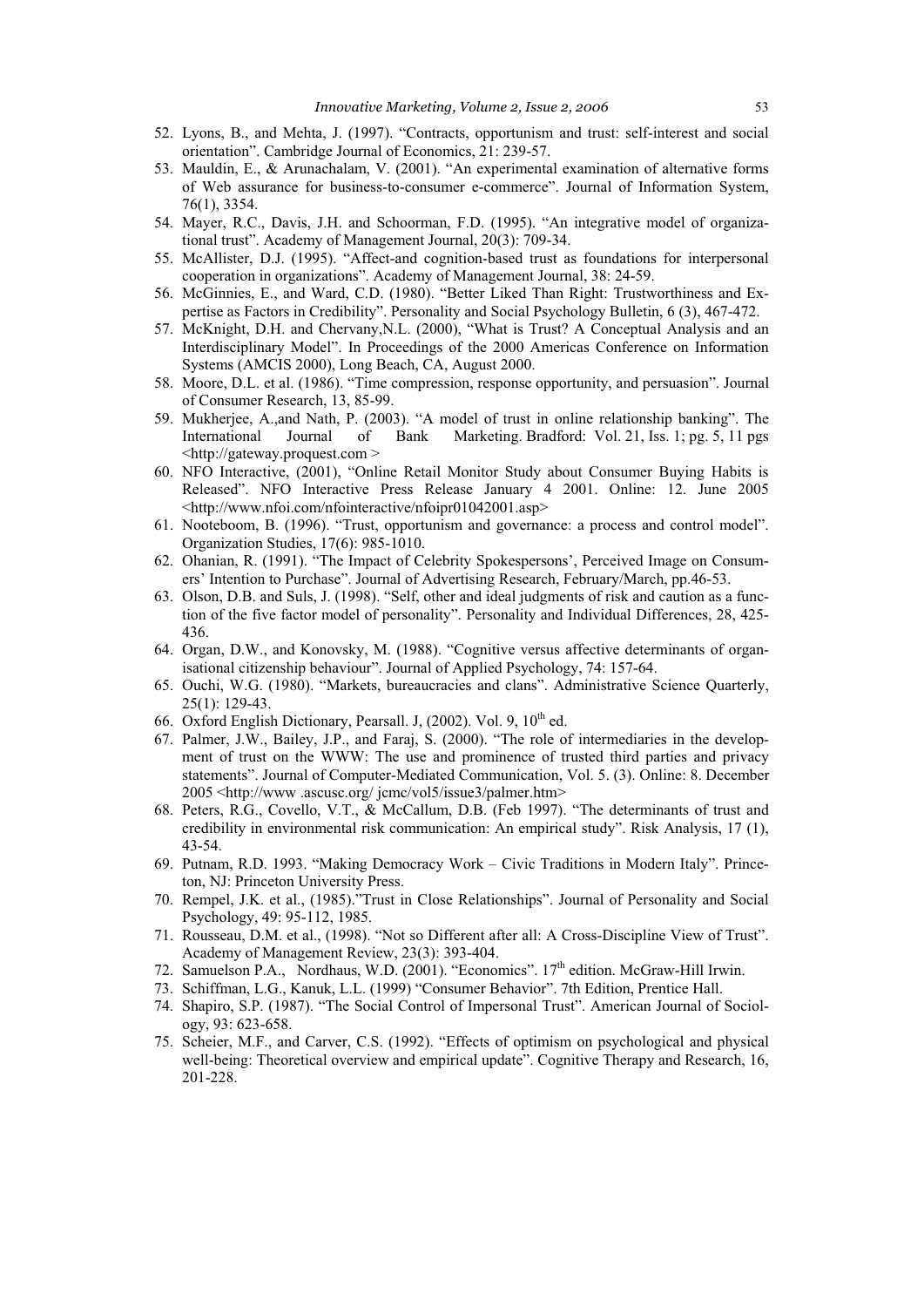76. Sismeiro, C., and Bucklin, R.E. (2004). "Modeling Purchase Behavior at an E-Commerce Web Site: A Task-Completion Approach", Journal of Marketing Research. Chicago: Aug Vol. 41, Iss. 3; pg. 306

<http://tourism.wuwien.ac.at/lehrv/lven/05ss/lv4/sismeiro&bucklin\_2004.pdf>

- 77. Sitkin, B.S., and Roth, L.N. (1993). "Explaining the Limited Effectiveness of Legalistic "Remedies" for Trust/Distrust". Organization Science, Vol. 4, No. 3, Focused Issue: The Legalistic Organization. (Aug., 1993), pp. 367-392.
- 78. Smith, M.D. et al., (2000). "Understanding Digital Markets: Review and Assessment". In E. Brynjolfsson and B. Kahin (Eds.), Understanding the Digital Economy: Data, Tools, and Research, 99-136. MIT Press, 2000.
- 79. Sternthal, L.W. et al., (1978). "The Persuasive Effect of Source Credibility: Tests of Cognitive Response". The Journal of Consumer Research. Vol. 4.
- 80. The Merriam-Webster Online Dictionary. Online: 5. June 2005 <http://www.m-w.com/cgibin/dictionary?book=Dictionary&va=trust>
- 81. The Pew Internet & American Life Project, 1999. The Pew Internet & American Life Project, (2000), <http://www.pewinternet.org>
- 82. Wakefield, R. (2001). "A determination of the antecedents of online trust and an evaluation of current Web assurance seals". Doctoral dissertation, University of Mississippi, University, MS.
- 83. Williamson, O.E. (1975). "Markets and Hierarchies", New York: Free Press.
- 84. Williamson, O.E. (1985), "The Economic Institutions of Capitalism: Firms, Markets, Relational Contracting", New York: Free Press.
- 85. Williamson, O.E. (1991). "Calculativeness, Trust, and Economic Organization". Journal of Law and Economics, 26: 453-486, 1991.
- 86. Woolse, R. (1997). "Building high trust organizations", Sep, Vol. 58, Issue 9, p. 12, 4 p., 1 chart, 1bw, Business Source Premier.
- 87. Zajonc, R.B. (Feb 1980). Feeling and thinking. American Psychologist, 35 (2), 151-175.
- 88. Zucker, L.G. (1986). "Production of trust: institutional sources of economic structure". in B.M. Staw and L.L. Cummings (eds), Research in Organisational Behaviour, Greenwich, CT: JAI Press, pp. 53-112.

#### **Bibliography for Further Reading**

- 1. Bailey, B.P., Gurak, L.J., & Konstan, J.A. (2001). "An examination of trust production in computer-mediated exchange". *Proceedings of Human Factors and the Web*. <http://orchid.cs.uiuc.edu/publications/bailey-lea-trust.pdf>
- 2. Boulding, W., Kalra Ajay, Staelin Richard, Zeithaml Valarie A. (1993), "A Dynamic Process Model Of Service Quality: From Expectations to Behavioral Intentions", Journal of Marketing Research, February, 7-27.
- 3. Brehm Sharon, Kassin Saul, (1998), *Social psychology.* Houghton.
- 4. Costabile, Michele. (1998), "Customer Satisfaction and Trust into the Resource-Based Perspective. Reseach Propositions Endorsing the Confirmation/Disconfirmation Paradigm", competitive paper presented at the 27th EMAC (European Marketing Academy) Conference, May 20th-23th, Stockholm.
- 5. Das, T.K., and Teng, B. (1998)."Between trust and control developing confidence in partner cooperation alliances".
- 6. Dwyer, F.R., Schurr, P.H., Oh, S. (1987). "Developing Buyer-Seller Relationships", Journal of Marketing, 51, 11-27.
- 7. Flint D.J., Woodruff R.B., (1997). "Customer Value changing in Industrial Marketing Relationships", "Industrial Marketing Management 26, pp. 163-75.
- 8. Ford, D. (1980), "The Development of Buyer-Seller Relationship", European Journal of Marketing, 14, 339-354.
- 9. Gambeta, D., (1990) "Can We Trust Trust?", in trust: Making and Breaking Cooperative Relations, Gabetta, D. (ed.) Brasil Blackwell, Oxford, pp. 213-237.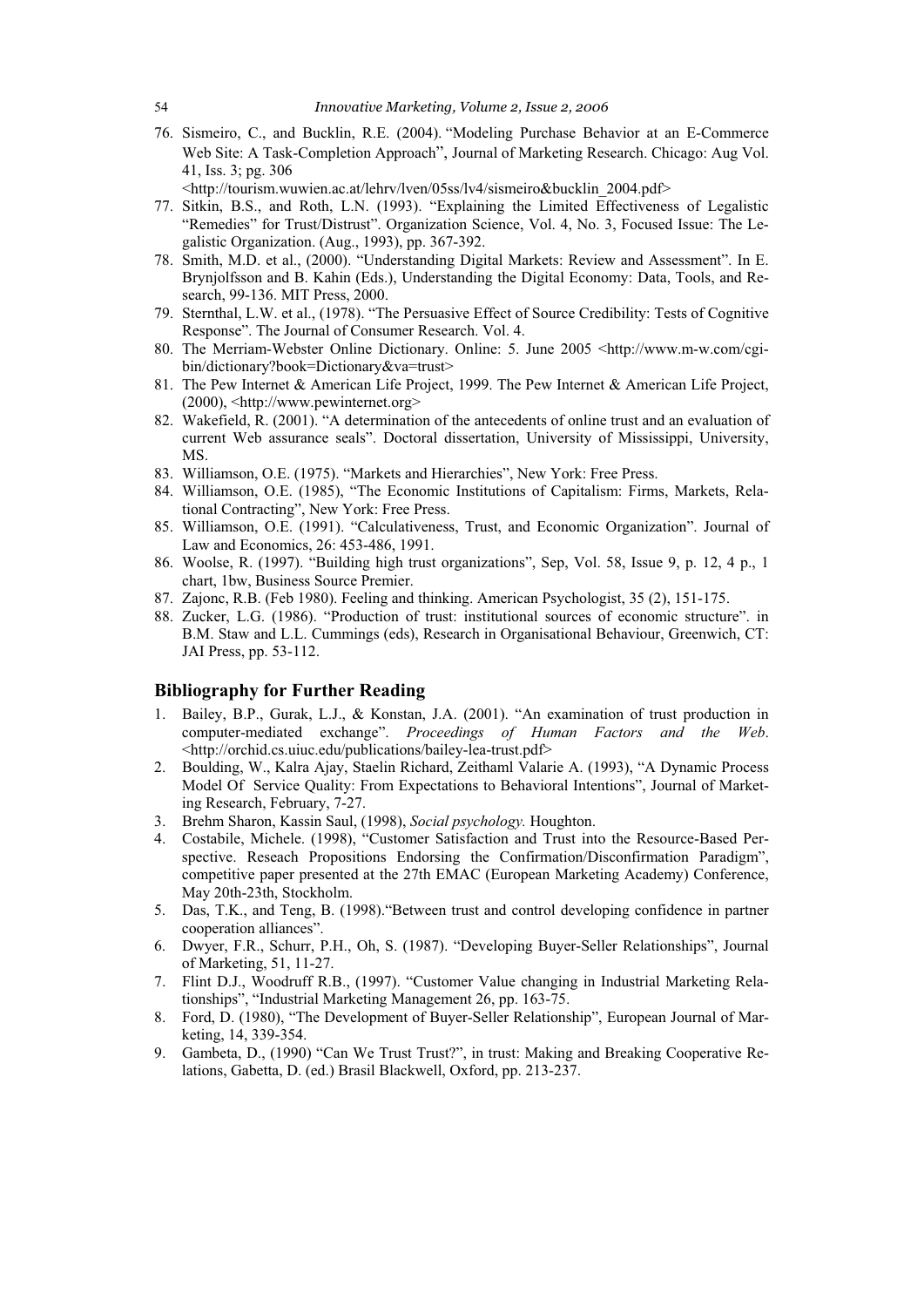- 10. Harrison D. McKnight, Larry L. Cummings, Norman L. Chervany, (1998). "Initial trust formation in new organizational relationships". Academy of Management. The Academy of Management Review. Briarcliff Manor: Jul. Vol. 23, Iss. 3; pg. 473, 18 pgs.
- 11. Heugene, P., Hens, Van. O, and Vrome, J. (2004). "The social institutions of capitalism. Evolution and design of social contracts".
- 12. Hosmer, L.T. Trust: The connecting link between organizational theory and philosophical ethics. The academy of Management Review. Vol. 20. (2). 1995, pp.379-399.
- 13. Kini, A. and Coobineh, J. (1998) "Trust in electronic commerce: Definition and Theoretical Considerations", in Blanning, W. and King D. (eds.) Proceedings of the 31 Annual Hawaii Conference on System Sciences, volume IV, IEEE Computer Society.
- 14. Klein Woolthuis, R. (1999). "Sleeping with the enemy: trust dependence and contracts in international relationships". Doctoral thesis, Twente University, Enschede, The Netherlands
- 15. Kollock, P. (1994). "The emergence of Exchange structures: An experimental study of Uncertainty, Commitment and Trust". American Journal of Sociology 100, pp. 313-345.
- 16. Lemon, K.N., White, T.B., Winer, R.S. (2001) "Dynamic Customer Relationship Management: Incorporating Future Considerations into Service Retention Decision", working paper available at <http://www2.bc.edu/~lemonka/cvconstruct.html>.
- 17. Lewicki, R.J., and Bunker, B.B. (1996). "Trust in relationships: a model of trust development and decline", in R.M. Kramer and T.R. Tyler (eds), Trust in Organizations: Frontiers of Theory and Research, Newbury Park, CA: Sage Publications, pp. 114-39.
- 18. Mahadevan B., Venkatesh (2000). "Building on-line trust for Business to Business E Commerce". Issues & Challenges.
- 19. Misztal, B. (1996). "Trust in modern societies". Polity Press, Cambridge MA.
- 20. Morgan, R.M., Hunt, S.D. (1994). "The Commitment-Trust Theory of Relationship Marketing", Journal of Marketing, 58, 20-38.
- 21. Nooteboom, B. (1999), Inter-firm Alliances: Analysis and Design, London: Routledge.
- 22. Nooteboom, B. (2002). "Trust: Forms, Foundations, Functions, Failures and Figures". Cheltenham: Edward Elgar.
- 23. Oliver, Richard L., Swan, J.E. (1989). "Consumer Perceptions of Interpersonal Equity and Satisfaction in Transactions: a Field Approach". Journal of Marketing, April, 21-35.
- 24. Oliver, Richard L. (1997). "Satisfaction. A Behavioral Perspective on the Consumer". McGraw-Hill, New York.
- 25. Oliver, Richard L. (1999). "Whence Consumer Loyalty". Journal of Marketing, special issue, 33- 44.
- 26. Oxford dictionary of Sociology, Gordon Marshall, 2nd edition, pp. 674-675, 1998.
- 27. Perkun, R. Frese, M. (1992). "Emotions in work and achievement". In Cooper, C.L. and Robertson, D.T. (Eds), *International Review of Industrial and Organizational Psychology*, 7, pp. 153-200. St. Edmundsbury Press, John Wiley & Sons Ltd., Chichester.
- 28. Pettit, P. (1995). "The Cunning of Trust". Philosophy and Public Affairs 24, pp. 202-225.
- 29. Sako, Mari, Helper, S., (1998). "Determinants of Trust in Supplier Relations: Evidence from the Automotive Industry in Japan and the United States", *Journal of Economic Behavior and Organization*, Vol. 34:3, pp. 387-417.
- 30. Sobel, J. (1985). "A theory of credibility". Review of economic studies, LII, pp. 557-573.
- 31. Tse, A.C.B. (1999). "Factors Affecting Consumer Perceptions on Product Safety" Journal of International Consumer Marketing 12, No 1, pp. 35-49.
- 32. Wilson, D.T. (1995). "An Integrated Model of Buyer-Seller Relationship", Journal of the Academy of Marketing Science, 4, 335-345.

#### **Webliography**

#### **Catallaxis**

15. September 2005 <http://www.catallaxis.com/2005/02/whats\_in\_a\_name.html> **Online Etymology Dictionary** 

4. May 2005 <http://www.etymonline.com/index.php?search=trust&searchmode=none> **Stanford Encyclopedia of Philosophy**